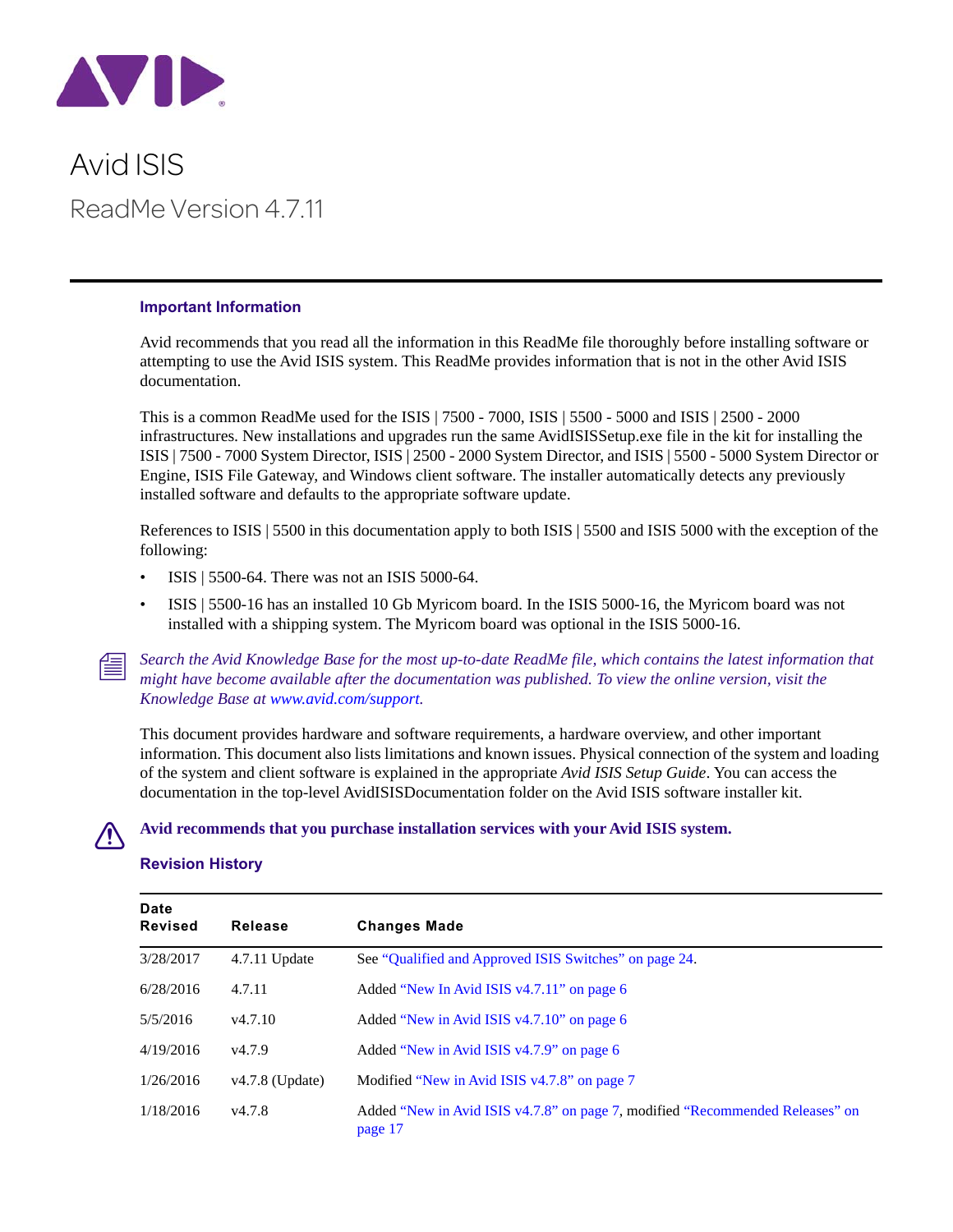| <b>Date</b><br><b>Revised</b> | <b>Release</b> | <b>Changes Made</b>                                                                                                                                                                                                             |
|-------------------------------|----------------|---------------------------------------------------------------------------------------------------------------------------------------------------------------------------------------------------------------------------------|
| 11/11/2015                    | v4.7.7         | Added "New in Avid ISIS v4.7.7" on page 7                                                                                                                                                                                       |
| 09/28/2015                    | v4.7.6         | Added "New in Avid ISIS v4.7.6" on page 8, and "Recommended Releases" on page 17                                                                                                                                                |
| 6/26/2015                     | v4.7.5         | Updated for 4.7.5 release, and added "STIGs Qualification" on page 25                                                                                                                                                           |
| 02/06/2015                    | v4.7.4         | Added "New in Avid ISIS v4.7.4" on page 10; updated "Supported Upgrade Paths" on<br>page 17 and "Hardware and Software Requirements" on page 19 and "Supported<br>Ethernet Cards and Drivers" on page 22                        |
| 10/08/2014                    | v4.7.3         | Clarified list of fixes in "New in Avid ISIS v4.7.3" on page 12, and note in "System"<br>Director and Client Version Compatibility" on page 19                                                                                  |
| 10/03/2014                    | v4.7.3         | ISIS v4.7.3 is NOT recommended for ISIS $\vert$ 5500 & ISIS 5000 connected via 4x1 GbE<br>links to a network switch.                                                                                                            |
| 10/03/2014                    | v4.7.3         | Added issue with 10 Gb/Zone 2 clients and ISIS   7500 systems to "Client Issues" on<br>page 27                                                                                                                                  |
| 9/25/2014                     | v4.7.3         | Added "New in Avid ISIS v4.7.3" on page 12, and "Enabling Flash Player on Windows<br>Server 2012" on page 30. Revised "Supported Upgrade Paths" on page 17 and "System<br>Director and Client Version Compatibility" on page 19 |
| 9/16/2014                     | v4.7.2         | Modified ISIS   5500 Upgrade Path information; see "Supported Upgrade Paths" on<br>page 17                                                                                                                                      |
| 9/5/2014                      | v4.7.2         | Revised "New in Avid ISIS v4.7.2" on page 14                                                                                                                                                                                    |
| 8/30/2014                     | v4.7.2         | Corrected 10Gb client support for Adobe Premiere; see "Adobe Premiere Pro Software<br>Approved" on page 31                                                                                                                      |
| 8/28/2014                     | v4.7.2         | Added "New in Avid ISIS v4.7.2" on page 14                                                                                                                                                                                      |
| 08/19/2014                    | v4.7           | Update to "Hardware and Software Requirements" on page 19                                                                                                                                                                       |
| 07/14/2014                    | v4.7           | Added 2x10Gb Myricom card in "Dual 10 Gb Connection Support" on page 16, and<br>ISIS 5000 Upgrade Path information from v4.0/4.0.1 in "Supported Upgrade Paths" on<br>page 17                                                   |
| 06/12/2014                    | v4.7           | Added "New in Avid ISIS v4.7" on page 15, "Supported Upgrade Paths" on page 17,<br>"System Configuration Limits" on page 19, and "Applying the Microsoft HotFix<br>KB2685007 on Windows 7" on page 33                           |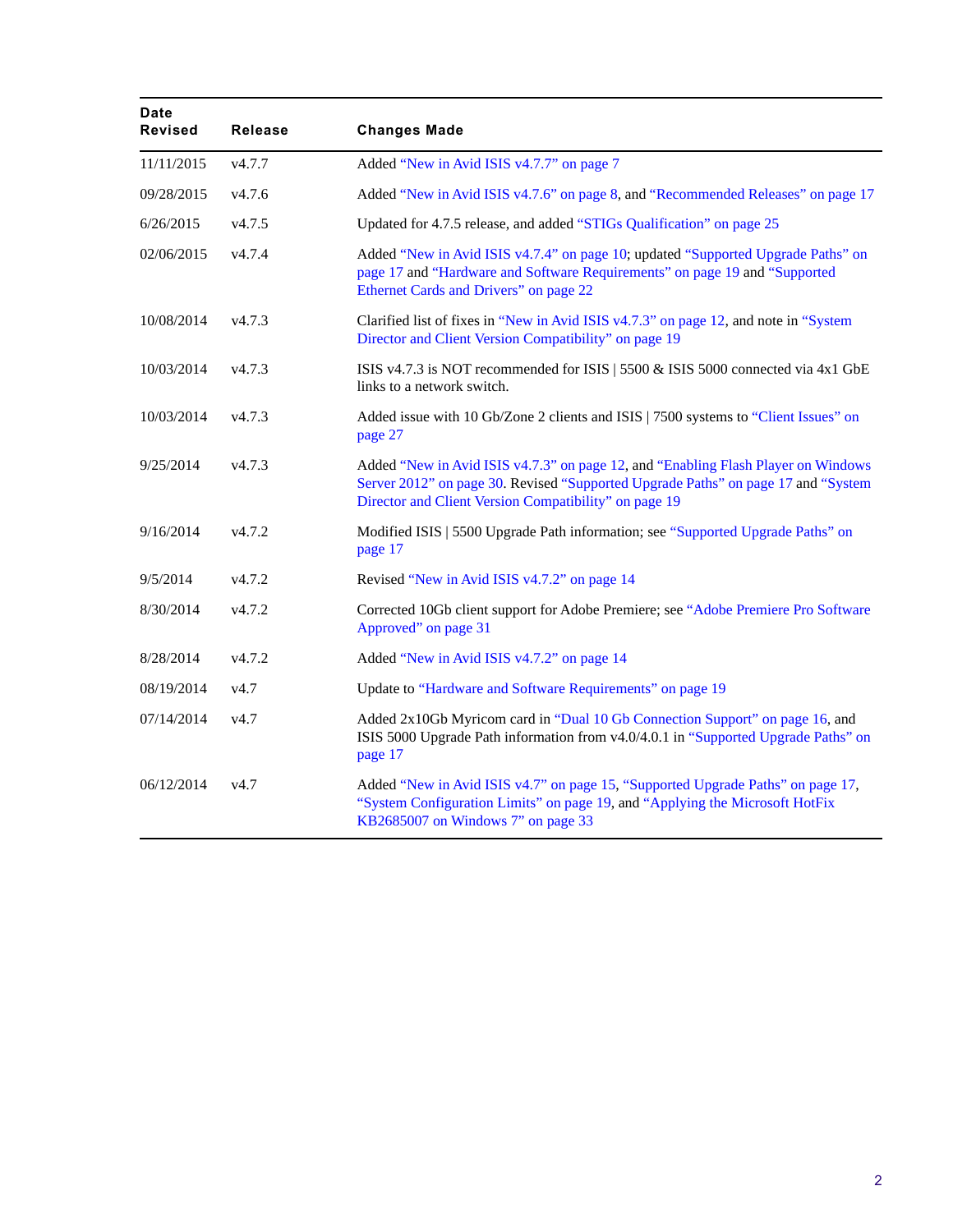# **Contents**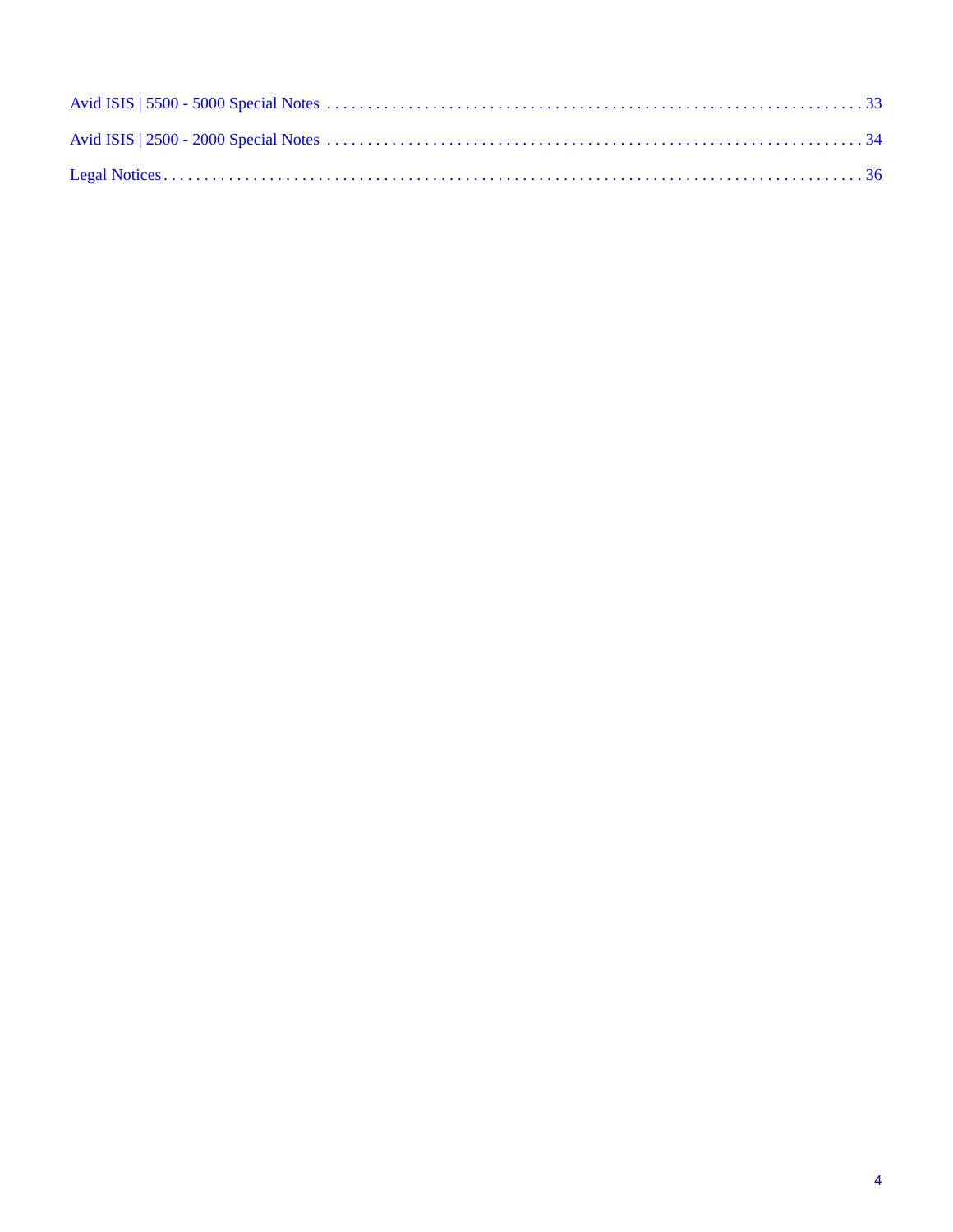## **Accessing the Online Documentation**

The Avid ISIS documentation is accessible in PDF format from the [Knowledge Base](http://avid.force.com/pkb/articles/en_US/user_guide/Avid-ISIS-4-7-Documentation) on the support site.

# <span id="page-4-1"></span>**Avid Training Services**

Avid makes lifelong learning, career advancement, and personal development easy and convenient. Avid understands that the knowledge you need to differentiate yourself is always changing, and Avid continually updates course content and offers new training delivery methods that accommodate your pressured and competitive work environment.

For information on courses/schedules, training centers, certifications, courseware, and books, please visi[t](http://www.avid.com/support) [www.avid.com/support](http://www.avid.com/support) and follow the Training links, or call Avid Sales at 800-949-AVID (800-949-2843).

## <span id="page-4-0"></span>**If You Need Help**

If you are having trouble using your Avid product:

- 1. Retry the action, carefully following the instructions given for that task in this guide. It is especially important to check each step of your workflow.
- 2. Check the latest information that might have become available after the documentation was published.

New information is provided in the ReadMe file available online.

**You should always check online for the most up-to-date documentation.** To view the online versions, visit the Knowledge Base at [www.avid.com/US/support.](http://www.avid.com/US/support)

- 3. Check the documentation that came with your Avid application or your hardware for maintenance or hardware-related issues.
- 4. Visit the online Knowledge Base at [www.avid.com/US/support](http://www.avid.com/US/support). Search this online Knowledge Base to find answers, to view error messages, to access troubleshooting tips, to download updates, and to read or join online message-board discussions.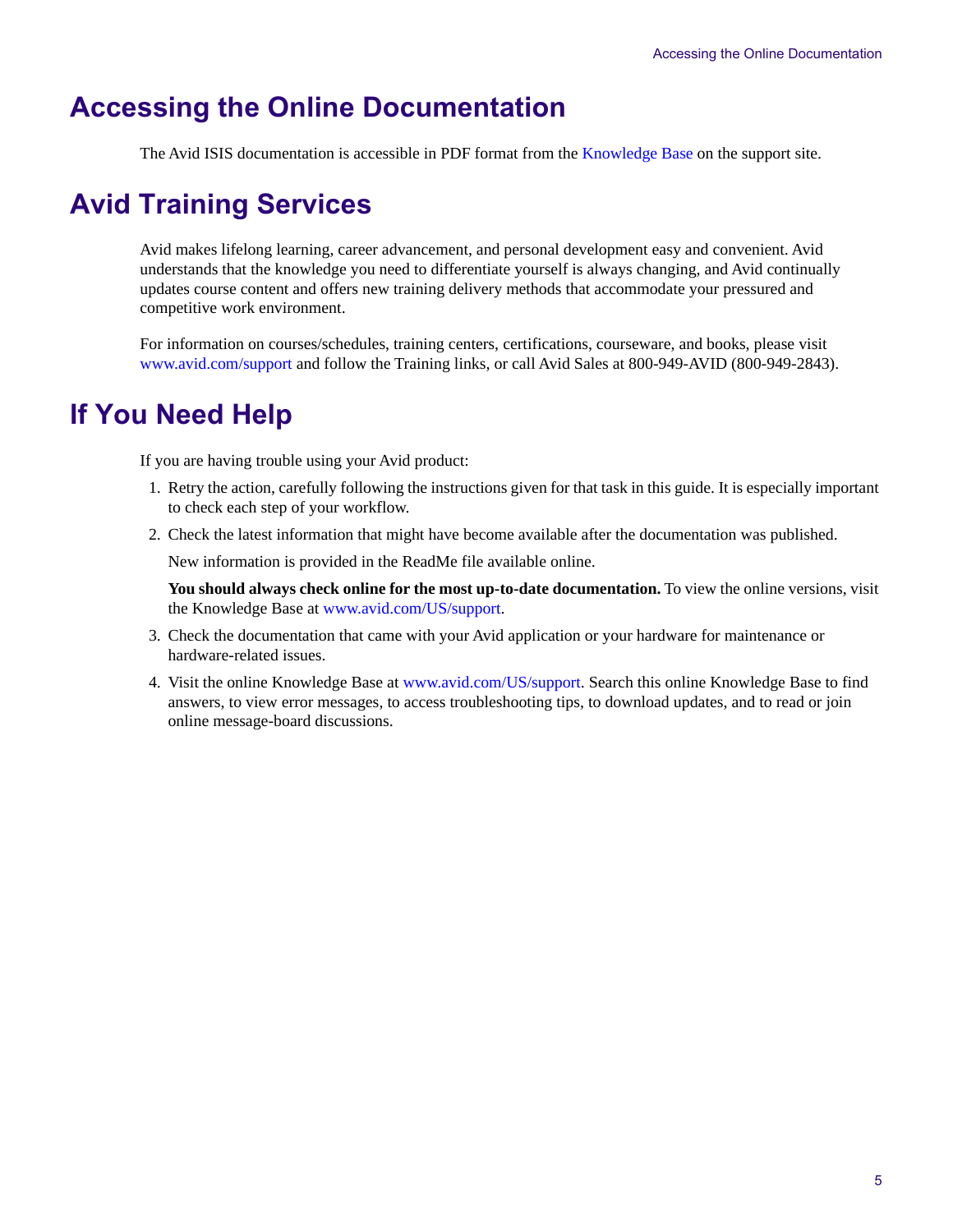# <span id="page-5-0"></span>**New In Avid ISIS v4.7.11**

ISIS v4.7.11 supports:

- ISIS | 7500 & ISIS 7000—All configurations
- ISIS | 2500 & ISIS 2000—All configurations
- ISIS  $| 5500 \&$  ISIS 5000—All configurations

### **Improvement in TCP Transfer Handling**

This release fixes a resource contention issue resulting from the change in data transfers from UDP to TCP between the v4.6.x release stream and the v4.7.x release stream. The contention arises when a client performs a large number of small, discontiguous updates to a file in parallel.

## <span id="page-5-1"></span>**New in Avid ISIS v4.7.10**

### **Hang in Client Driver on AMS System Issue**

This release fixes an issue resulting in a hang in the Client driver on AMS systems.

### **Media Composer Drops Frames During Playback When Using DNx220X or DNX175X**

This release fixes a problem observed in the ISIS log every 20 seconds. As the Client Manager lists the workspaces for connected servers, it must reconnect to servers that have not been in use. While reconnecting, the filesystem lock is held which holds off other activity - in this case PreReads.

## <span id="page-5-2"></span>**New in Avid ISIS v4.7.9**

ISIS v4.7.9 supports:

- ISIS | 7500 & ISIS 7000—All configurations
- ISIS | 2500 & ISIS 2000—All configurations
- ISIS | 5500 & ISIS 5000—All configurations

### **Media Composer Bins and Database Files Issue**

This release fixes an issue discovered on some ISIS | 7500 systems after an upgrade to v4.7.8 from v4.0.4. ISIS clients running OS X 10.10 using Media Composer 8.4.1 and 8.5 had trouble saving bins and reading, writing, and deleting Media Composer database files. These problems resulted in "resource busy" errors on the editing clients.

#### **Network Degraded Errors on ISIS 2500 and ISIS 2000 Systems**

On ISIS 2500 and ISIS 2000 systems, the Storage Manager would sometimes hang, causing workflows to stop. "Network degraded" errors were not being reported. The previous workaround was to reboot the Storage Manager.

### **Snapshot Creation on ISIS 7500 and ISIS 7000 Systems**

Fixed a timeout issue when creating system snapshots through the Log Aggregation Tool or through the ISIS Snapshots link in the Management Console on systems with failover System Directors.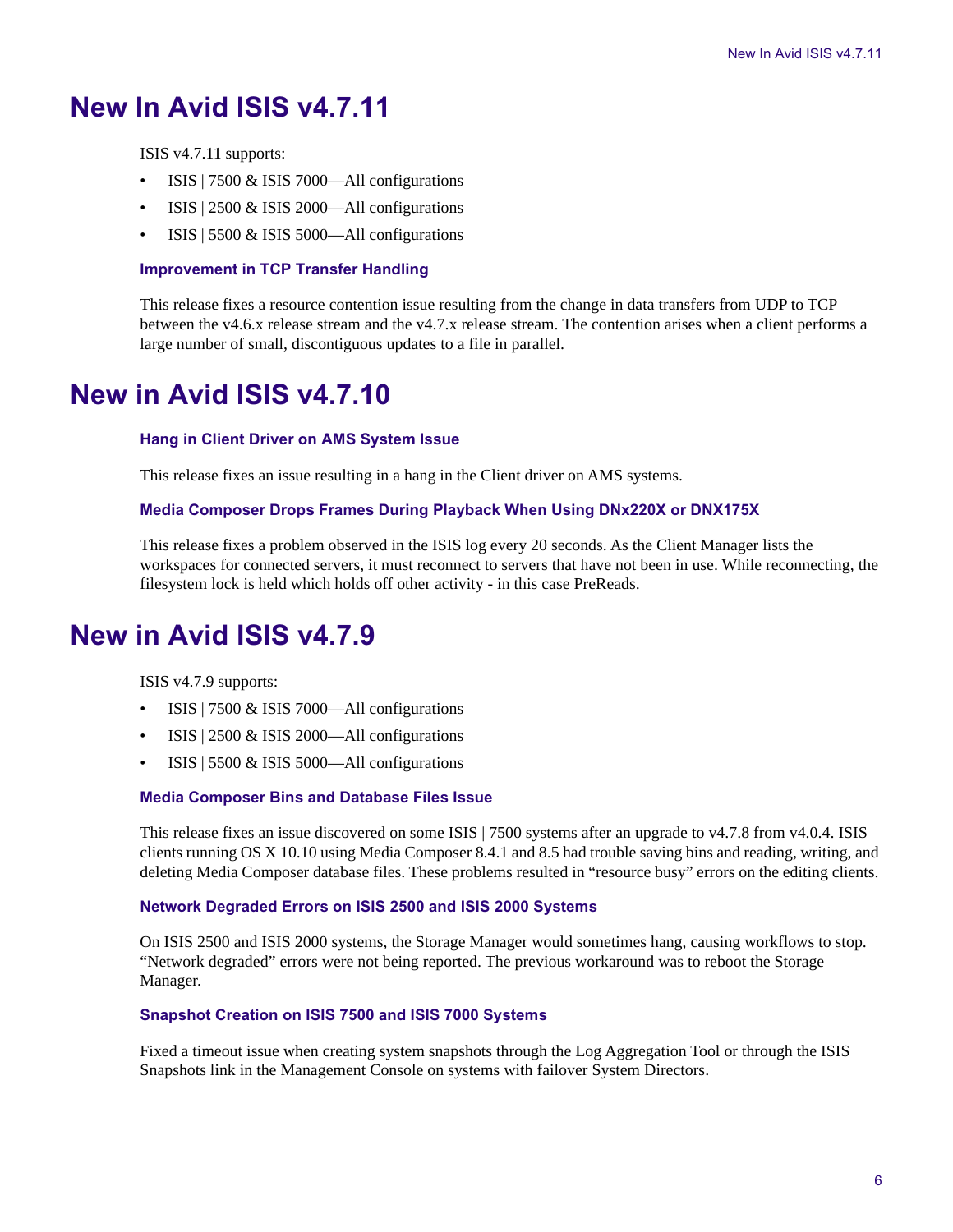### **Black Magic/DaVinci Resolve Workflow**

Fixed an issue where some workflows of DaVinci resolve would crash on ISIS storage systems.

#### **Support for Windows 10 on Clients**

This release supports using Microsoft Windows 10 on clients systems accessing ISIS systems. The v4.7.9 kit includes a new driver version for Intel PRO/1000 NICs in Windows 10 systems, in the following location:

\Drivers\ISIS Client\Intel\_Pro1000\Intel\_20.4.1\_Win\_64.exe



n *For Intel PRO/1000 PT NICs, use the driver available from Microsoft. Run the Windows Update utility.*

## <span id="page-6-0"></span>**New in Avid ISIS v4.7.8**

ISIS v4.7.8 supports:

- ISIS | 7500 & ISIS 7000—All configurations
- ISIS | 2500 & ISIS 2000—All configurations
- ISIS | 5500 & ISIS 5000—All configurations

#### **Support for Smart Cards**

This release supports the use of smart cards in environments that require an extra layer of security in addition to user names and passwords. Previously, in environments using smart cards, when users tried to access a Workspace using UNC, the client system repeatedly asked for but did not accept the user's credentials.

### **Better Reporting of Insufficient NIC Speed for System Director Failover**

In ISIS environments with redundant or failover System Directors, if the failover NIC on the active System Director negotiated a speed less than 1Gb, the NIC speed was logged in the Log Viewer but not marked as a problem. Now, if a failover NIC negotiates a speed less than 1Gb, it is flagged in the Control Panel with the message "Check event logs."

## <span id="page-6-1"></span>**New in Avid ISIS v4.7.7**

ISIS v4.7.7 supports:

- ISIS | 7500 & ISIS 7000—All configurations
- ISIS | 2500 & ISIS 2000—All configurations
- ISIS | 5500 & ISIS 5000—All configurations

#### **Support for OS X 10.11 "El Capitan" Clients**

This release supports running OS X "El Capitan" 10.11 as an ISIS client. In addition, this release includes the Myricom v1.3.5 driver, which enables 10 Gb connections to OS X 10.11. Install the driver named Myri10GE-1.3.5avid-1500-macosx10.9\_10.10\_10.11.dmg from the Drivers/ISIS Client/Myricom folder in the Avid ISIS software kit.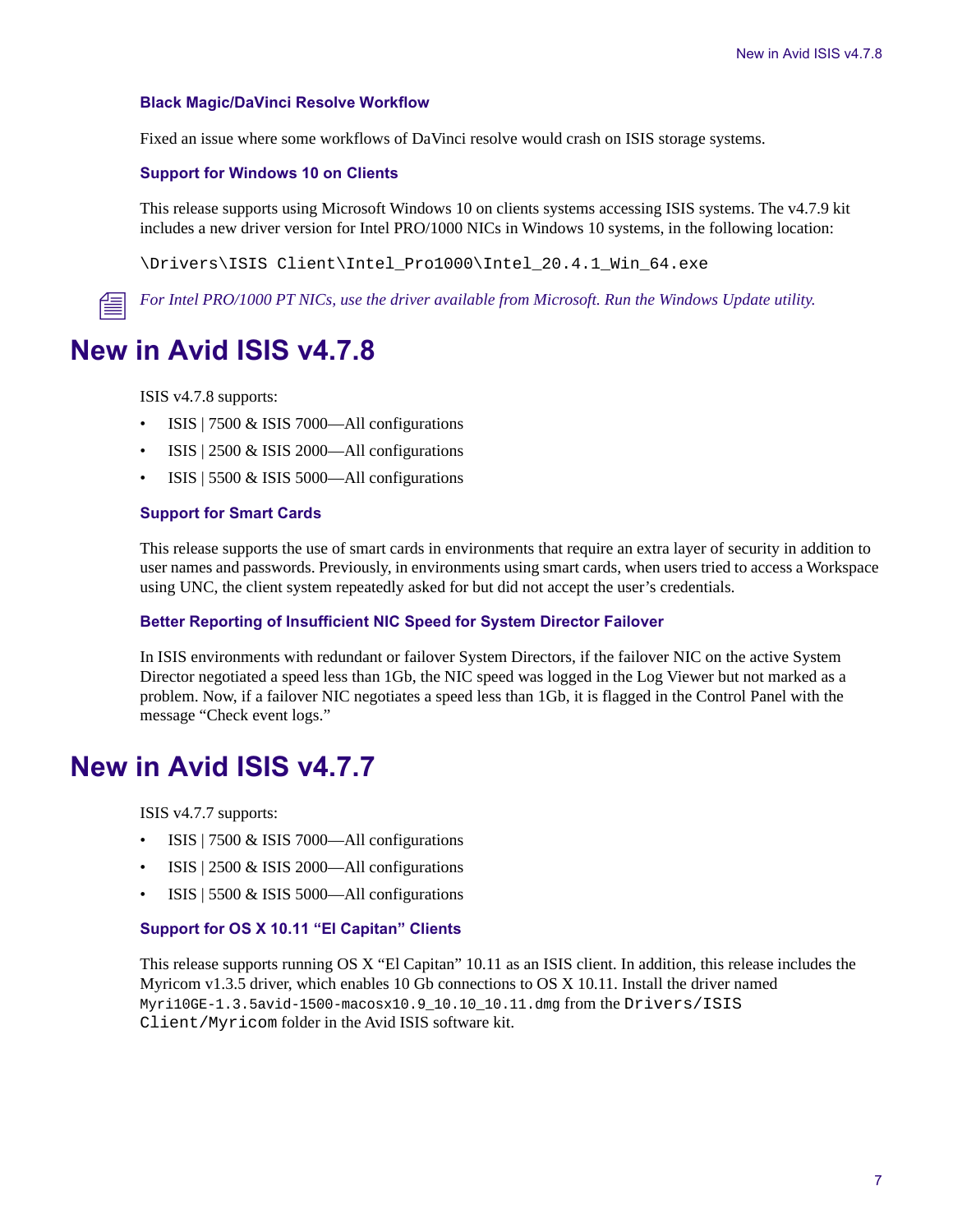### **Support for ATTO ThunderLink™ 10 GbE Adapters for Mac**

This release supports using any of the following ATTO ThunderLink adapters for Mac clients:

- TLNT-2102-D01 (10GBaseT) Provides two 10 GbE connections
- TLNS-2102-D01 (Optical SFP+) Provides two 10 GbE connections
- TLNS-2101-D00 Provides one 10 GbE connection

In addition, this release includes the ATTO v2.0.6 driver, which enables 10 Gb connections to OS X.

Install the driver named osx\_drv\_tlnc\_206.dmg from the Drivers/ISIS Client/ATTO folder in the Avid ISIS software kit. Use all the default values and settings.

## <span id="page-7-0"></span>**New in Avid ISIS v4.7.6**

ISIS v4.7.6 supports:

- ISIS | 7500 & ISIS 7000—All configurations
- ISIS | 2500 & ISIS 2000—All configurations
- ISIS | 5500 & ISIS 5000—All configurations

### **Fixed or Added in This Release**

- On ISIS 7500 and ISIS 7000 systems, after stopping the System Directors when configuring System Director failover, if you closed the Validate Send or Validate Receive dialog box, you could not restart the standby System Director due to a port use conflict.
- Incorrect error message was displayed when validating Send and Receive operations between failover or redundant System Directors.
- Clients running Interplay or MediaCentral UX were not receiving timely notifications of file operations from the ISIS system, causing the Media Indexer to falsely report media offline errors to the clients requesting that media.
- On Linux clients certain I/O patterns, such as those seen when using certain tape archive applications, could cause the Linux client service to crash. Clients would experience the crash as all their Workspaces being unmounted.
- On Linux clients a spurious file named 1 was being created in the root directory when the ISIS client service, avidfos, was started. This file is harmless. The fix no longer creates the file named 1, but does not remove any existing such file. After upgrading from a previous version, you can manually delete the file.
- On Linux clients frequent (every two seconds or less) automation-issued commands to reload the client's Registry configuration, which may be seen under certain operating conditions with MediaCentral, sometimes caused the Linux client service to crash. Clients would experience the crash as all their Workspaces being unmounted.
- In the Client Manager, established Windows shares (connections to Workspaces) gradually became inaccessible.
- On clients running Microsoft Windows 8.1, delayed write errors occurred when copying files to an ISIS Workspace.
- In some cases, when a user closed the Client Manager on client systems running OS X Yosemite (10.10) and Mavericks (10.9), they could not reopen/restart the Client Manager.
- Fixed a file write issue on Mac OS X clients.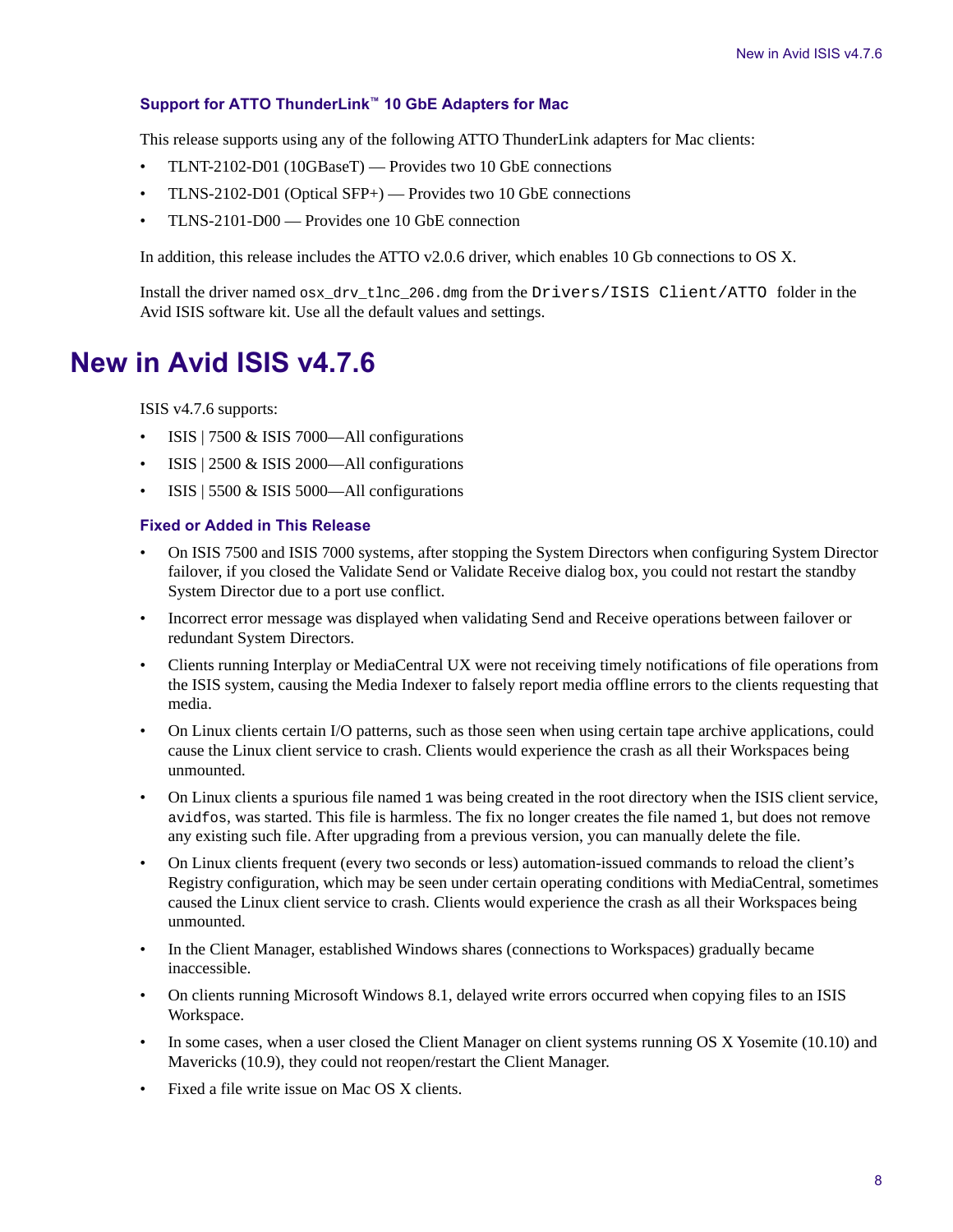- After installing the Myricom driver  $(Myricom_1, 1.14$  Win  $64)$  and rebooting the client system, the Myricom network adapter was disabled.
- In the Management Console Bandwidth tool, client bandwidth was sometimes displayed at twice its real value.
- When running a Benchmark Utility test, the Utility showed the bandwidth value dropping to zero within the first minute of the test, but the Management Console showed no change in the bandwidth.
- Updated the Avid ISIS 5500 and Avid ISIS 7500 Setup Guides.

In both guides, step 10 in the procedure "Reinstalling the Windows Storage Server 2008 R2 Operating System" used to say "Select the Advanced Tab > IPMI Configuration..." and has been corrected to say "Select the Advanced tab > APM Configuration..."

# <span id="page-8-0"></span>**New in Avid ISIS v4.7.5**

ISIS v4.7.5 supports:

- ISIS | 7500 & ISIS 7000—All configurations
- ISIS | 2500 & ISIS 2000—All configurations
- ISIS | 5500 & ISIS 5000—All configurations

### **Fixed or Added in This Release**

- Fixed an issue where the System Director would assert if a Storage Manager reported that it had more free bytes than available bytes. The System Director no longer asserts; instead, a message is logged that the Storage Manager in the specified chassis should be rebooted. Avid recommends dumping the logs from that Storage Manager before rebooting, if possible.
- With the ISIS v4.7.5 release, you can store Final Cut Pro X 10.2.1 libraries on ISIS | 7500 or ISIS | 5500 Workspaces.
- Fixed an issue on ISIS 7500 and ISIS 7000 systems where the Logging tab in the Agent did not display messages for the log type, source, and data for an ISS. Messages created after you upgrade to ISIS v4.7.5 will display that information, but older messages will not.
- Fixed an issue on ISIS 7500 and ISIS 7000 systems that was introduced with ISIS v4.7.0, as a result of moving the Heartbeat Timeout feature to the Advanced tab on the Switch Blade Agent page. If anything changed on the Configuration > Basic page, the Heartbeat enable flag could become disabled inadvertently.

### c **After changing anything in the Switch Blade Agent, check the Heartbeat Timeout feature on the Advanced tab to make sure it is still enabled. Avid strongly recommends checking all your ISIS 7500 and ISIS 7000 systems running v4.7.0 through v4.7.4 to make the Heartbeat Timeout feature is enabled.**

- Added instrumentation to collect more information on ISIS 7500 7000 and ISIS 2500 2000 systems when a network link interface transitions to an UNKNOWN state. The ISIS now logs important information if and when a request for network interface status fails.
- Related to the above, changed the behavior of ISIS 7500 7000 and ISIS 2500 2000 systems so that if the current network interface status cannot be determined (status UNKNOWN), the ISIS no longer changes the current interface state. This avoids an erroneous "Network Degraded" state.
- Improved the behavior of all ISIS systems that support failover or redundant System Directors, related to a change in how the Windows OS handled detection of possible duplicate IP addresses in a local network, which after failover caused the new active System Director to be unreachable using the virtual System Director name or IP address.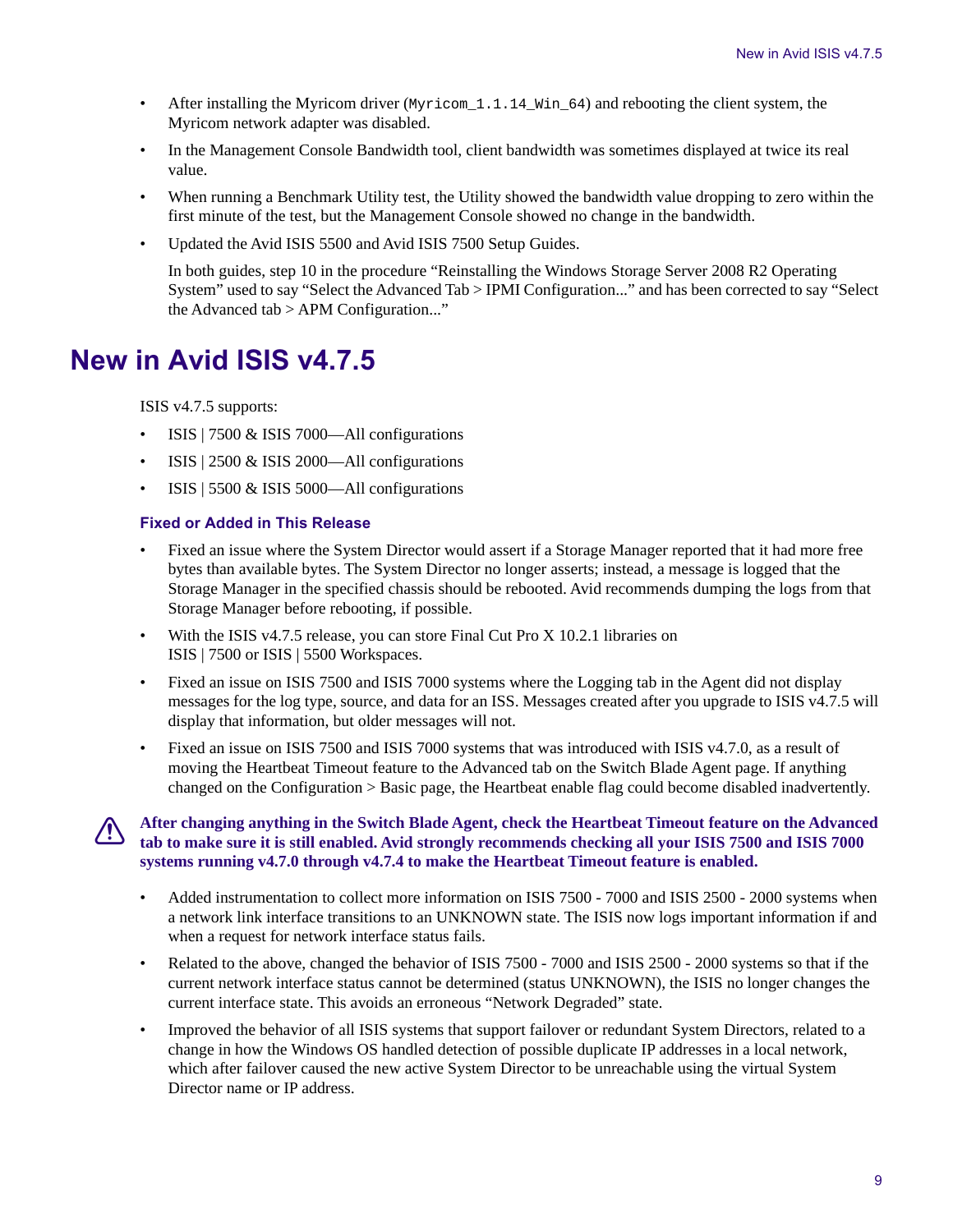- Added instrumentation to collect more information related to kernel panics on the ISS and IXS switches on ISIS 7500 and ISIS 7000 systems.
- Corrected the way the Redistribution Monitor reports time remaining for a system that has more than 20 workspaces.
- Fixed an issue where clients using the Copy Provider Server would crash when trying to copy long file names.
- Fixed an issue where log entries were not displayed on the ISS Agent page.
- Fixed an issue where two clients connected to the same ISIS system, both running Grass Valley EDIUS Pro 7, could not access the same file.
- Fixed an issue relating to EDIUS audio waveform files on ISIS Workspaces.
- Fixed an issue on all ISIS systems where the Windows Storage Server 2008 and Windows Storage Server 2008 R2 operating systems did not wait for the System Director to shut down cleanly before the Windows OS shut down.

## **Documentation Updates and Corrections**

The following documentation has been updated since the last release.

### **Avid ISIS 5500 and 7500 Performance Guides**

The Avid ISIS 5500 and 7500 Performance Guides have been updated to reflect Media Composer v8.3.1, Adobe Final Cut Pro X uncompressed data, and XAVC support.

### **Benchmark Utility Guide**

The Benchmark Utility Guide omitted the following Keyboard Shortcuts:

- In the Configure Hosts panel, use Ctrl-F5 to refresh the selected hosts (or all hosts if none is selected)
- In the Results panel, use Ctrl-Alt-P to display the graph properties

In the Benchmark Preferences menu, the default ports are incorrect. The correct values are:

- Server default port: 5017
- TCP default port: 5013
- UDP default port: 5014

## <span id="page-9-0"></span>**New in Avid ISIS v4.7.4**

ISIS v4.7.4 supports:

- ISIS | 7500 & ISIS 7000—All configurations
- ISIS | 2500 & ISIS 2000—All configurations
- ISIS | 5500 & ISIS 5000—All configurations

### **Workspace Move Prioritization on ISIS | 7500 and ISIS 7000**

This release includes a new control, available only on ISIS | 7500 or ISIS 7000 Systems, to expedite moving Workspaces between Storage Groups in the same Management Domain. Normally, Workspace moves are throttled to reduce the impact of the move on ISIS client operations. With the 4.7.4 release, you can optionally disable throttling to accelerate the Workspace move operation until the feature is disabled.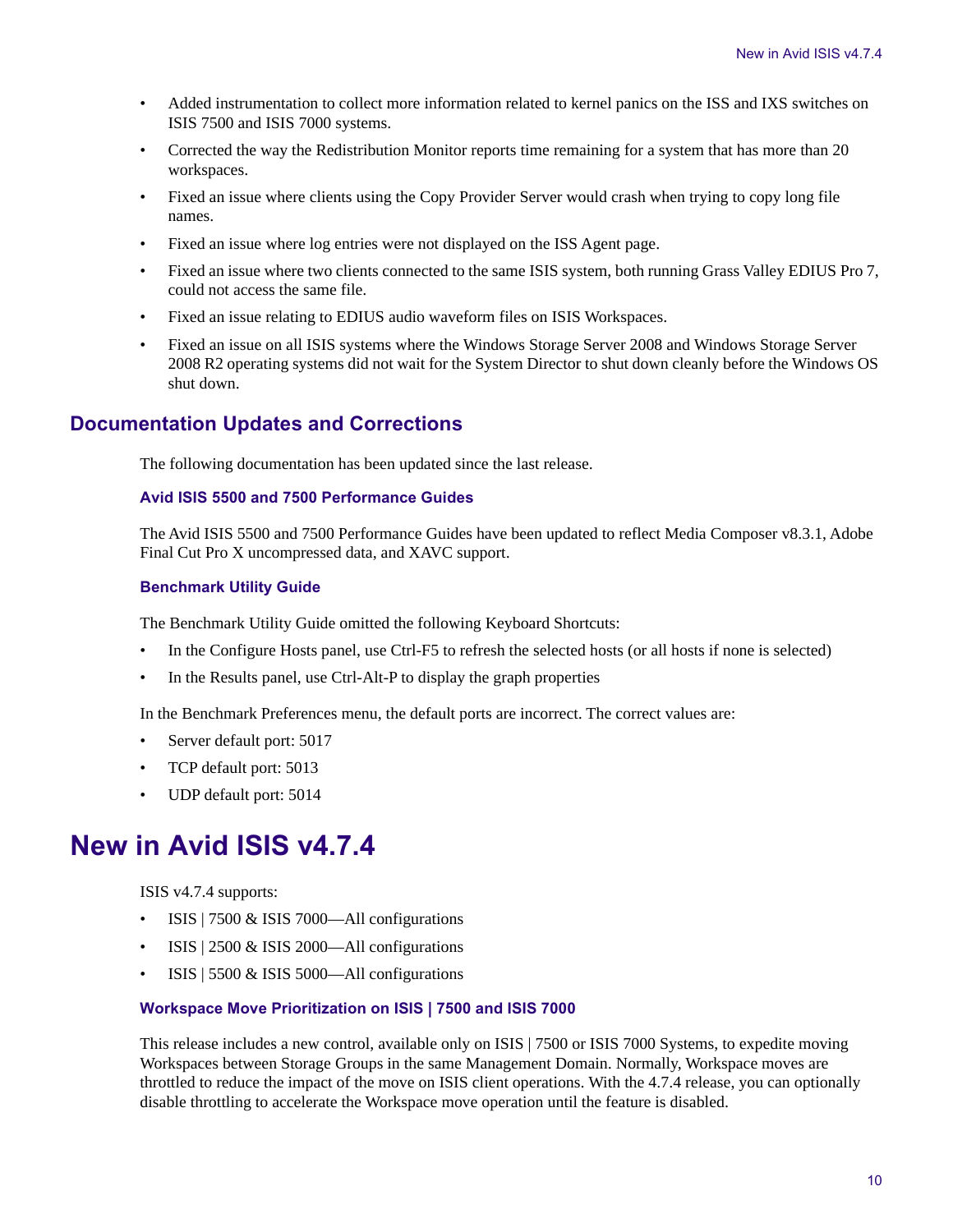Use this control only when moving Workspaces to Storage Groups within the same Management Domain, and make sure to disable it again when the Workspace moves are completed.

This control is a global setting; it will apply to all Workspaces. Therefore, you might want to perform Workspace moves in separate operations, depending on where they are moving; for example:

- If applicable, move Workspaces between Storage Groups in different Management Domains.
- When those Workspace moves are done, enable prioritized Workspace moves, then move Workspaces between Storage Groups in the same Management Domain.
- When those Workspace moves are done, restore the control setting to the default (unchecked).

To prioritize Workspace moves (disable throttling):

- 1. In the Management Console, click Preferences under the Advanced heading.
- 2. In the Preferences panel, check the box for Prioritized Workspace Move (unchecked, or disabled, by default).

| Home   Preferences                                                                                                                                                                                                                                                                                                                                                                                                                              | Help Logout                                                                                       |
|-------------------------------------------------------------------------------------------------------------------------------------------------------------------------------------------------------------------------------------------------------------------------------------------------------------------------------------------------------------------------------------------------------------------------------------------------|---------------------------------------------------------------------------------------------------|
| Refresh <b>B</b> Save preferences                                                                                                                                                                                                                                                                                                                                                                                                               |                                                                                                   |
| Total System Bandwidth (MB/sec)<br>Default Bandwidth for Auto Created Devices (MB/sec)<br>Force Manual Device Creation<br>Default LCT Threshold (in milseconds, 0 for default)<br>Default Hard Disk Error Threshold (0 for default)<br>Enable failover if standby has more active NICS<br>Auto Remove Redistribution on Disk Failure<br>Delete Logging<br><b>History Data Collection</b><br>Auto-Rectify<br>Show status prior to login Menabled | 1,000<br>0<br>enabled<br>0<br>i0.<br><b>Menabled</b><br>enabled<br>enabled<br>enabled<br>Tenabled |
| Prioritized Workspace Move                                                                                                                                                                                                                                                                                                                                                                                                                      | enabled                                                                                           |
| Avid © ISIS © 7000 Management Console ISISUI1 4.7.4.0                                                                                                                                                                                                                                                                                                                                                                                           | Welcome, Administrator                                                                            |

- 3. Click Save Preferences.
- 4. Move Workspaces between Storage Groups in the same Management Domain.
- 5. When all the Workspaces have been moved within the same Management Domain, disable prioritized Workspace moves (uncheck the box).

#### **Improvements to Redistribution Monitor**

The Redistribution Monitor tool, introduced in Avid ISIS v4.7, has been improved as follows:

- The Redistribution Monitor tool now displays the rate for the whole system, instead of the average rate of the ISBs
- The ongoing progress display is more accurate, and updated more frequently
- Corrected an issue where, in some circumstances, the Redistribution Monitor incorrectly reported a stalled state. In this false stalled state, the Progress Bar could flicker near the end of a redistribution.

### **Support for OS X 10.10 "Yosemite" Clients**

This release supports running OS X Yosemite 10.10 as an ISIS client. In addition, this release includes the Myricom v1.3.4 driver, which enables 10 Gb connections to OS X 10.10. Install the driver named myri10ge-1.3.4avid-1500-macosx10.9\_10.1.dmg from the Drivers/ISIS Client/Myricom folder in the Avid ISIS software kit.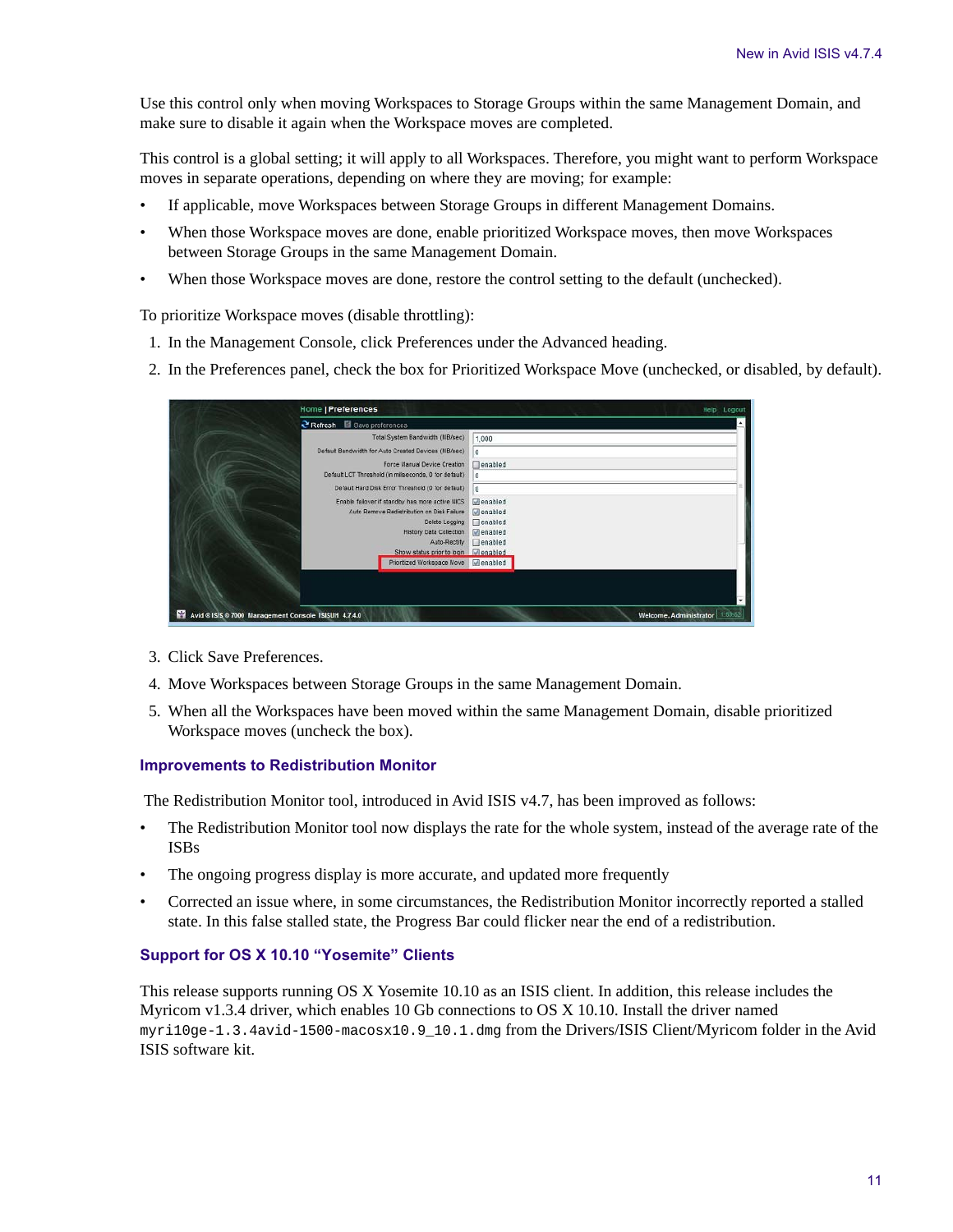### **Support for Intel Converged Ethernet X540-T1 Network Adapter**

The Avid ISIS 4.7.4 release introduces support for the Intel Converged Ethernet X540-T1 network adapter for both 1 Gb and 10 Gb clients on all ISIS platforms.

### **Fixed in This Release**

- Hardened the response of ISIS 7500 and ISIS 7000 systems to low-memory situations.
- Corrected an issue on ISIS 7500 and ISIS 7000 systems where uncompressed video captures could not be written to a mirrored Workspace.
- Corrected several issues on ISIS 7500 and ISIS 7000 systems with Zone 3 clients where TCP connections were being unnecessarily broken. This resulted in the Storage Managers entering a "Network Degraded" state.
- Corrected a timing problem when ISIS clients wrote updates to the parity server for a RAID6 workspace, causing the Storage Manager to assert.
- On ISIS clients v4.6.1 through v4.7.3 connected to an ISIS System Director running version 4.6.1, new files written to mirrored workspaces could have been incorrectly written.
- Corrected an issue where Windows clients in Zone 2 or 3, connected to an ISIS 5500 which was using a 4x1GbE connection to a switch, could fail to perform correctly after being upgraded to ISIS v4.7.3.
- Corrected an issue with 20 Gb clients connected to an ISIS | 7500 (or ISIS 7000) with a single 10 Gb connection to each VLAN. If one VLAN failed, all client I/O stopped until the link was re-established. Now, clients on the remaining good VLAN stay online.
- Corrected a possible vulnerability on ISIS | 2500 2000 Engine controllers to a Linux bash shell ShellShock attack.
- Corrected an issue where System Status History logging, if enabled, was disabled by a software upgrade.
- In some circumstances, the Management Console became unresponsive. The workaround was to log into the active System Director and restart the Avid ISIS Administration Server.

### **Documentation Updates and Corrections**

The Avid ISIS 7500 Setup Guide (available from the Help link in the Management Console on ISIS | 7500 and ISIS 7000 Systems) has been updated to include maintenance instructions when Cisco switches are configured for link aggregation.

All three Avid ISIS Setup Guides advise you to run PathDiag after upgrading the ISIS software. However, the PathDiag utility can crash on Mac OS X 10.10. If it does, you can restart it.

## <span id="page-11-0"></span>**New in Avid ISIS v4.7.3**

The v4.7.3 release includes the following bug fixes and support.

ISIS v4.7.3 supports:

- ISIS | 7500 & ISIS 7000—All configurations
- ISIS | 2500 & ISIS 2000—All configurations
- ISIS | 5500 & ISIS 5000—Engines connected via 10 GbE, and direct-attached 1 GbE clients



### c **ISIS v4.7.3 is NOT recommended for ISIS | 5500 & ISIS 5000 connected via 4x1 GbE links to a network switch.**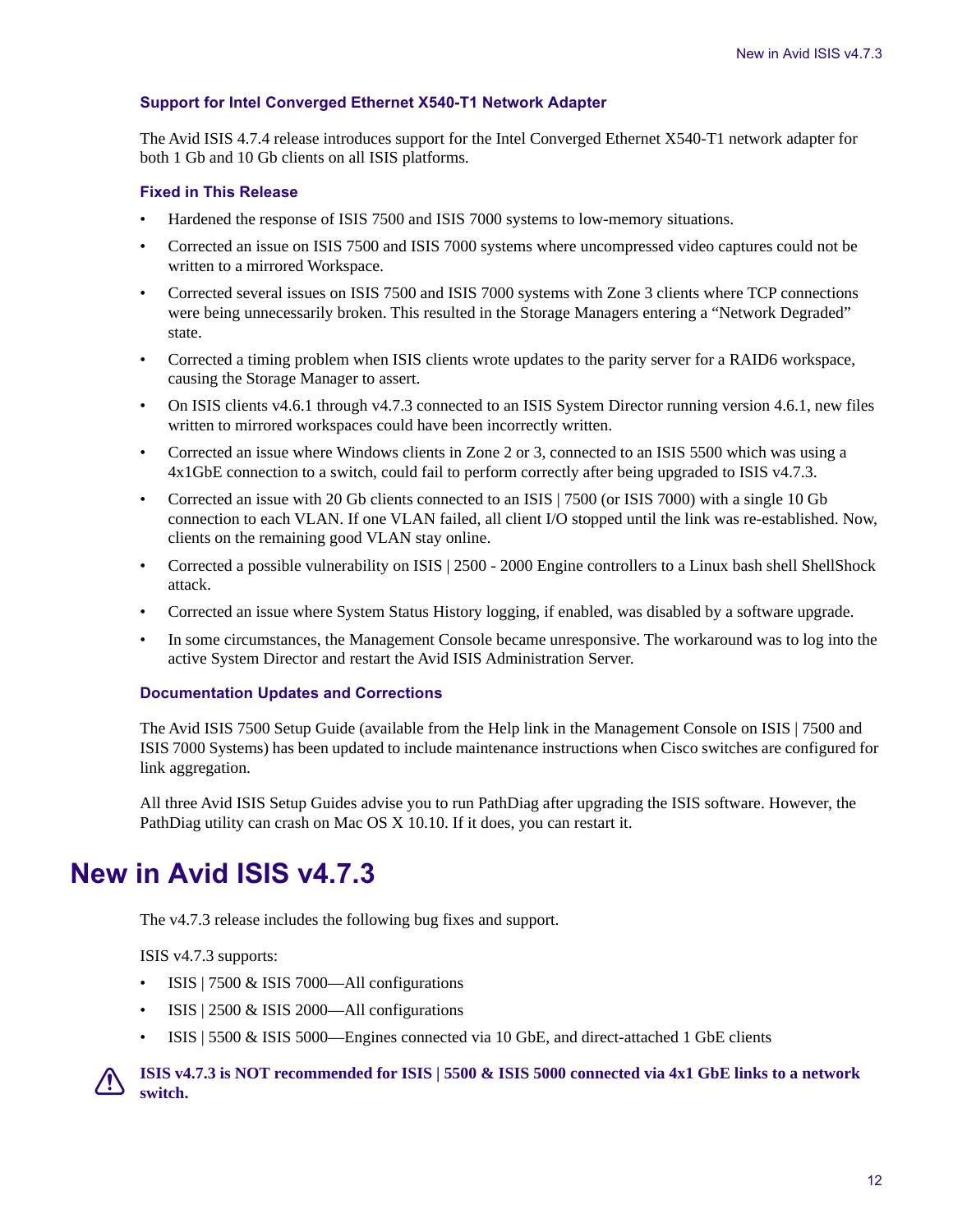### **Fixed in This Release**

Client Issues

- Dual-connected clients now use only one socket per subnet to connect to a System Director. This avoids dual-connected clients being unable to validate workspaces.
- ISIS Client installer now sets the Myricom adapter advanced settings for driver versions higher than 1.1.10.
- 1 Gb Macintosh clients would get "Delayed write failure" during Benchmark Utility test.
- In some cases, Pro Tools clients were unable to write to the ISIS ("media not accessible" error).
- The ISIS kit now includes the current Adobe<sup>®</sup> Flash Player (version 15.0.0.152) for the Mac OS.
- Windows 10GbE routed clients (Zone 3 and 4) no longer cause ISIS | 7500 7000 ISBs running versions older than v4.5 to assert.
- Windows 10GbE routed clients (Zone 3 and 4) could experience connectivity or communication problems with ISIS servers running 4.5.x through 4.6.x.
- Windows 10GbE routed clients (Zone 3 and 4) continue to operate when one link is down to an ISIS | 7500 7000 running 4.7.x versions.

### Server Issues

- The following warning events are no longer logged on the standby System Director:
	- Could not retrieve HistoryDataCollection enable attribute value. Using default value: 1
	- Could not retrieve Auto-Rectify enable attribute value. Using default value: 0
- Avid ISIS Profiler incorrectly failed when run against 1 Gb NICs on the ISIS | 5500 5000 Expansion Engine.
- In some circumstances, the external ISIS 4.7 System Director (ISIS | 7500 7000, ISIS | 2500 2000) could assert, causing the active System Director to fail over to the standby.
- In some upgrade cases, importing the PartitionDump.bin file would fail.

### **Zone 3 Support for all Interplay Production and AirSpeed 5000 Servers**

All Interplay Production and AirSpeed 5000 servers are qualified for use with Zone 3 connections. This supersedes the information in the 4.7 version of the Avid ISIS Client Guide.

### **Switch Configuration Files for Dell Networking N3048 Switch**

In the v4.7.3 release, Avid renamed the Switch Configuration folder for the Dell Networking switches to [drive]:\Switch Configuration\ISIS x000\Dell\_Force10. In addition, this folder now includes separate sub-folders for the ISIS | 5500 - 5000 and ISIS | 2500 - 2000 systems, containing configuration files for all the supported Dell Networking switches, including the N3048. The switch configuration files are the same in each folder.

### **Documentation Updates and Corrections**

The Avid Network and Switch Guide has been updated to include the Dell Networking N3048 switch.

The v4.7 Avid ISIS Client Guide contains incorrect information in Chapter 1, Avid ISIS Client Manager Setup and Installation, in the section "Dual Port Network Connections," which states, in the second paragraph:

"Dual connected ISIS | 2500 - 2000 and ISIS | 5500 - 5000 clients must be on the same subnet, but ISIS | 7500 - 7000 clients can connect to the same subnet or to both VLANs for redundancy. The dual 1 Gb connections can be connected to the same ISIS qualified switch. If you have access to both an ISIS | 5500 - 5000 and an ISIS | 7500 - 7000, one port can be connected to each infrastructure. Dual 10 Gb client connections are supported."

These statements are no longer true, and should have been replaced with the following: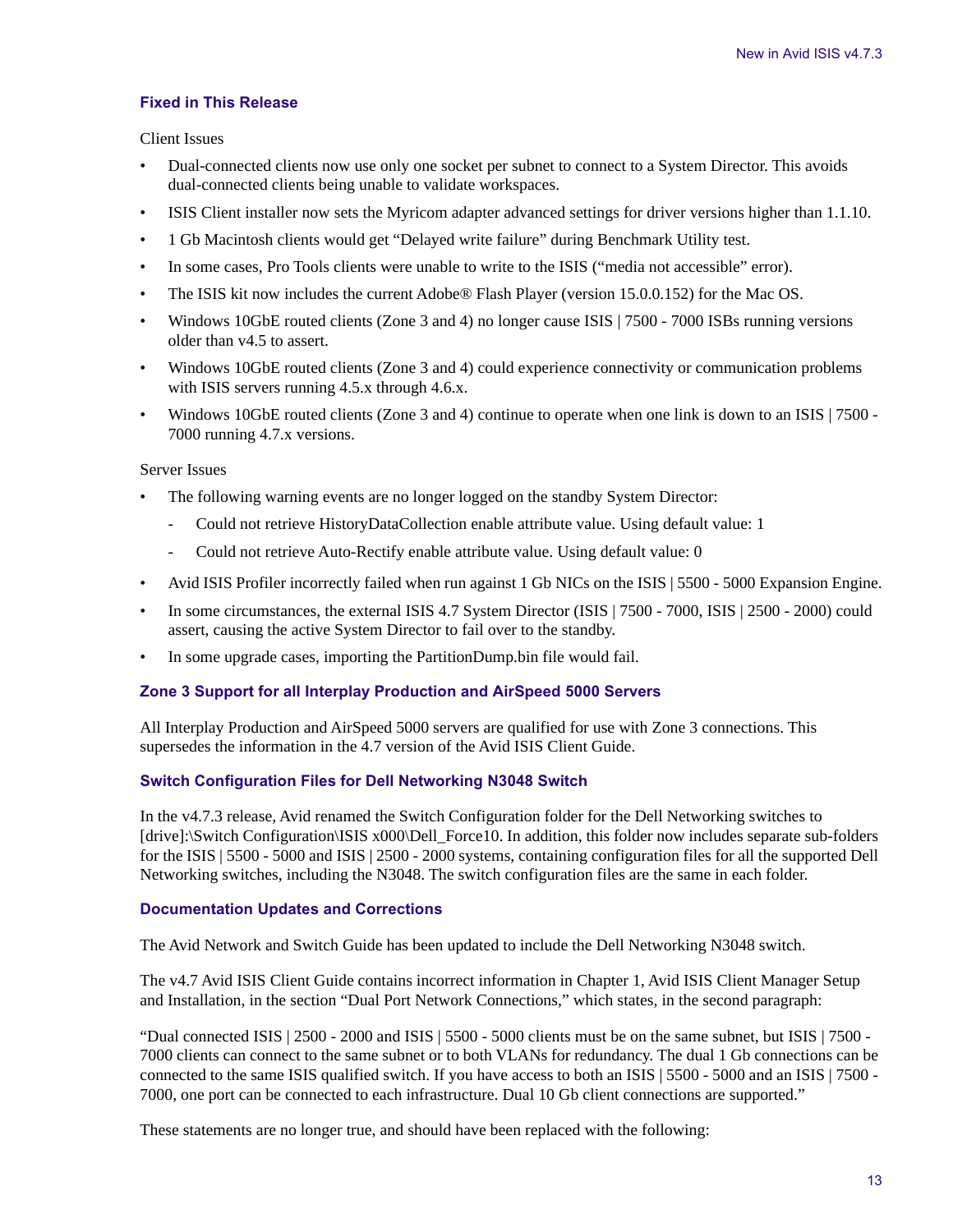"Dual 1 Gb and 10 Gb clients are supported on either the same subnet or different subnets (VLANs) for all ISIS systems."

## <span id="page-13-0"></span>**New in Avid ISIS v4.7.2**

The v4.7.2 release includes the following new features and bug fixes.

### **Support for Dell Networking N3024 and N3048 Switches**

This release introduces support for the Dell Networking N3024 and N3048 switches for use in ISIS | 5500 and ISIS | 2500 environments. The kit includes a sample configuration file for this switch. The Avid Network and Switch Guide has been updated to include the N3024 switch.

### **Support for AirSpeed v2.7.15**

This release includes an ISIS 4.7.2 client for AirSpeed v2.7.15 in all ISIS environments. See ["Hardware and](#page-18-1)  [Software Requirements" on page 19](#page-18-1).

### **Myricom 1.1.14 Driver for 2x10 Gb Windows Clients**

This release includes the version 1.1.14 64-bit Myricom driver for 2x10 Gb Windows clients only. The driver is not automatically installed on clients. To install the driver, download it onto your 2x10 Gb clients from the following location: \Drivers\ISIS Client\Myricom\For\_2x10\_Gb\_only\Myricom\_1.1.14\_Win\_64.msi

When installed, the Myricom driver version reports 1.1.13; however, this is the 1.1.14 kit. This kit contains only a *fix to the installer.*

### **Intel 18.6 Driver for Windows 7**

This release includes the version 18.6 Intel driver for Windows 7 and 8.1 clients. The driver is not automatically installed on clients. To install the driver, download it onto your Windows 7 and 8.1 clients from the following location: \Drivers\ISIS Client\Intel\_Pro1000\Intel\_18.6\_Win8.1\_64.exe

#### **Intel 19.1 Driver for Windows 7 and 8.1 for Intel i350-T2 Network Adapters**

This release supports the version 19.1 Intel driver for Windows 7 and 8.1 clients that use the Intel i350-T2 network adapter. To install the driver, download it onto your Windows 7 and 8.1 clients from the Intel site.

#### **Documentation Updates and Translations**

The following user documents were revised or are now available for this release:

- Avid ISIS Client Guide and Client Manager help in Arabic, French, German, Italian, Japanese, Korean, Russian, Spanish, and Simplified Chinese.
- Avid ISIS Administration Guide and help
- Avid ISIS File Gateway Setup and User's guide
- Avid ISIS | 7500 7000 Setup Guide
- Avid Network and Switch Guide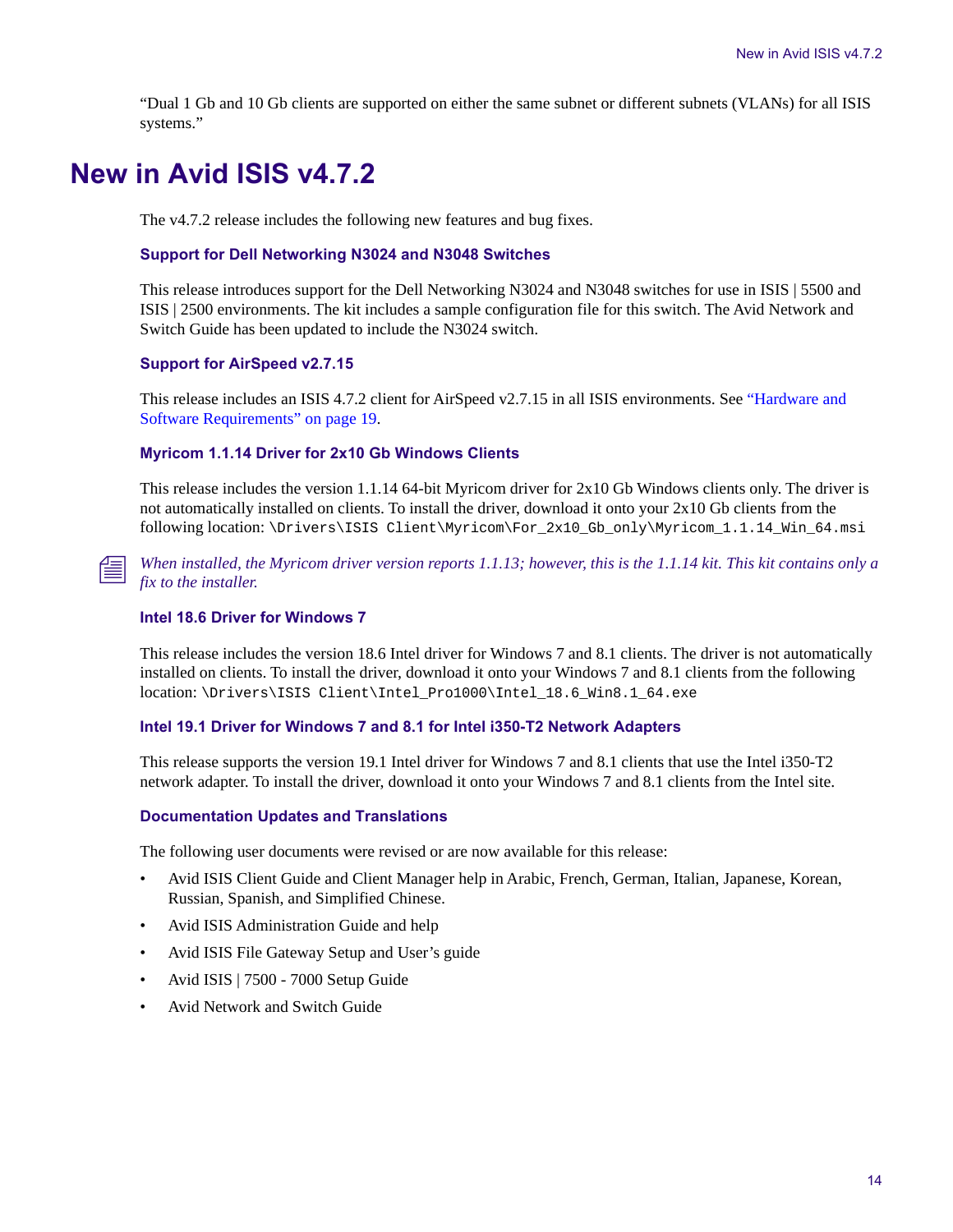### **Fixed in This Release**

- Corrected a problem with the AvidSharedStorageAccess.dll file that prevented clients that rely on Interplay Move Service from seeing all 1024 Workspaces on an ISIS system.
- Corrected a race condition in the ISIS client that could cause the client machine to crash with a 0x00000050 stop code while copying media to the ISIS shared storage server.
- When quitting the Client Manager on Macintosh clients, the default behavior for unmounting all mounted workspaces has changed from No to Yes.
- Added kernel extension signing to allow ISIS client software to work on Macintosh OSX 10.9.4 clients. See ["Supported Client Operating Systems" on page 20.](#page-19-0)
- Some ISIS clients could crash (blue screen) while closing a file if they could not communicate with the System Director for more than seven seconds.
- If the ISIS Log Utility was left running for more than 60 hours (two and a half days), it could crash.

## <span id="page-14-1"></span>**New in Avid ISIS v4.7.1**

ISIS v4.7.1 was a limited release for specific customers that included an ISO file that enables AirSpeed Classic clients to work with Avid ISIS 4.7 systems.

## <span id="page-14-0"></span>**New in Avid ISIS v4.7**

The v4.7 release includes the following new features and changes to existing features.

#### **High Resolution Workflows**

The v4.7 release supports real-time, collaborative high-resolution workflows with third-party creative applications with ISIS online systems.

### **12 Engines in ISIS | 5500 and ISIS 5000**

The ISIS | 5500 and ISIS 5000 now support up to 12 Engines in an ISIS System.

### **Introducing ISIS | 2500**

This release introduces the ISIS | 2500 in the following configurations:

- ISIS | 2500-320, with 82 x 4 TB drives, providing 320 TB of raw storage which equates to 256 TB of usable storage
- ISIS | 2500-160, with 42 x 4 TB drives, providing 160 TB of raw storage which equates to 128 TB of usable storage
- Upgrade pack (of drives) to expand an ISIS | 2500-160 to an ISIS | 2500-320

### **Support for Red Hat 6.5 as an ISIS Client**

This release supports Red Hat Enterprise Linux versions 6.2, 6.3, and 6.5 on ISIS clients. For a full list of supported operating systems on ISIS clients, see ["Supported Client Operating Systems" on page 20.](#page-19-0)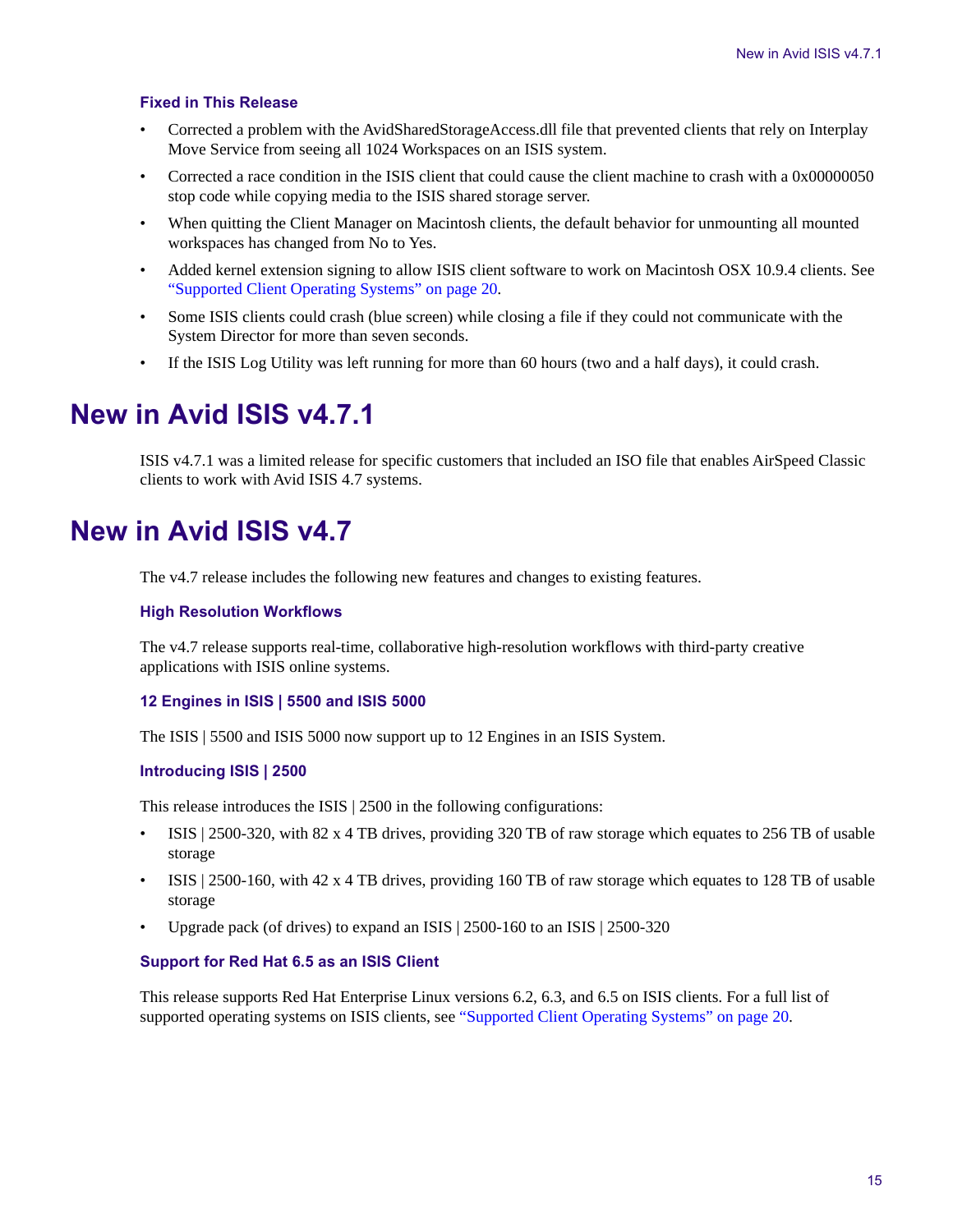### <span id="page-15-0"></span>**Dual 10 Gb Connection Support**

The v4.7 release supports dual 10 Gb network connections on all ISIS systems for higher bandwidth and high availability. To support dual 10 Gb connections, Avid has qualified the Myricom 10G-PCIE2-8B2-2S. For more information, see the [Avid Configuration Guidelines and Slot Configurations](http://avid.force.com/pkb/articles/en_US/user_guide/en269631) document on the Avid Knowledge Base.

### **Preloaded USB Drive**

Starting in v4.7, the Avid ISIS recovery software is supplied on a USB drive shipped with a system, along with a blank 8 GB USB drive for you to download the application software.

#### **GUI and ISIS Installer Changes**

- New Redistribution Monitor—Under the Tools heading, a new feature called the Redistribution Monitor was added. This link opens the Redistribution Monitor tool, which displays the progress of redistributions triggered by configuration changes to Storage Managers and Workspaces.
- Show/Hide Status Console Before Login—Administrators can now control whether the Status Console panel is displayed on the login screen of the Management Console (by changing the setting on the Advanced > Preferences screen). Prior to this release, the Status Console was visible even before a user logged in, but no links were accessible until the user logged in.
- Storage Elements Removed—In the Avid ISIS Management Console, the Storage Elements link was removed from the System heading; all Storage Element information has been combined with Storage Managers.
- LDAP Sync Tool Moved—In the Management Console, the LDAP Sync Tool has moved from under the Tools heading to the Installers list under the System heading. When you click Installers, the LDAP Sync Tool is shown in the ISISTools list. The Administration Guide describes how to install and use the LDAP Sync Tool.
- Redesigned and Refreshed System Director Control Panel—The entire Control Panel has a new look. The performance graphs and Metadata Usage panel were removed, as that information is available elsewhere. All the configuration operations have been consolidated into one area of the Control Panel UI. The functions to stop and start the System Director, change the password, change the System Director name, and dump metadata have changed from text buttons to icons. Finally, the Launch Viewer and Reset Event buttons have been removed.
- Heartbeat Timeout Feature Moved—The Heartbeat Timeout feature has been moved to the Advanced tab on the Switch Blade Agent page.
- Low Disk Space Warning—If the C:\ or D:\ drives on the System Director run low on space, a warning is displayed in the Status panel in the Management Console.
- Renamed Avid ISIS installer—Formerly Autorun.exe, now AvidISISSetup.exe.

The Avid ISIS Administration Guide has been updated to reflect these changes.

### **Temperature Sensor Information Added for ISIS | 2500 - 2000**

The ISIS | 2500 - 2000 Setup Guide now includes figures and a table describing the locations of the temperature sensors in the Engines. The sensors are also displayed on the Agent page for each Engine. This information can help you and Avid Support identify which component must be replaced depending on which temperature sensor has failed.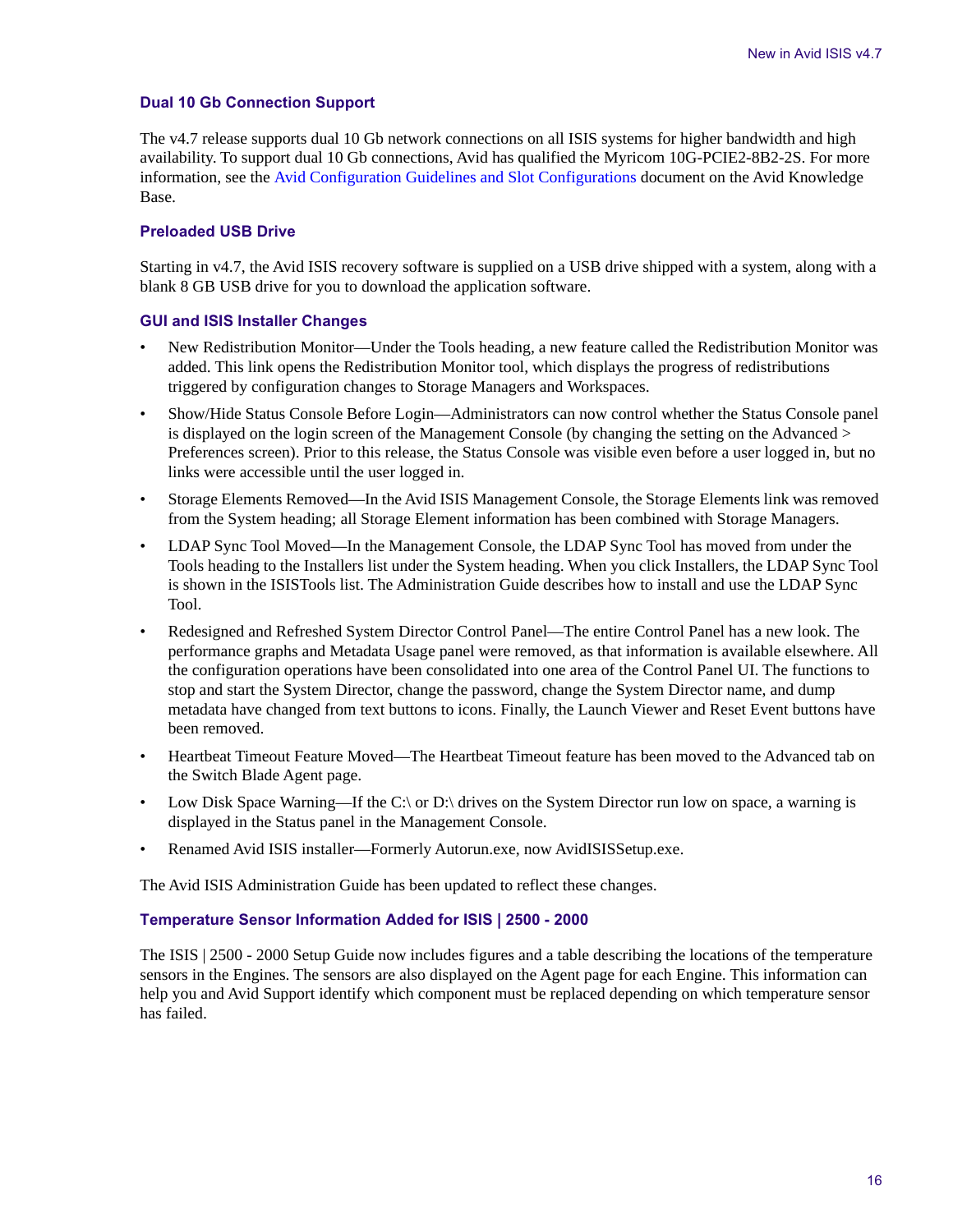#### **Fixed in this Release**

- Captures could fail intermittently during an add or remove redistribution resulting in an error such as the following from the editor: "Video/Audio no longer coming into the system."
- Removed the restriction on changing the Delete Logging setting only during maintenance periods. You can now change the setting at any time.
- The drive numbers on the i4000 and i8000 (ISIS | 7500) are now set correctly.
- An intermittent connectivity issue between 10Gbps Windows clients in Zone 3 and ISIS 7000 | 7500 has been resolved.
- Improved the launch speed of the ISIS Toolbox, LDAP Sync Tool, and Monitoring Tool.

### **Corrections from Previous Release**

The note in the v4.6.1 ReadMe about the Intel NIC version required for systems running Windows v8.1 has been clarified as follows:



n *A new Intel 1Gb Network version (18.6) is required if you are running Windows v8.1 on the following platforms: HP Z230, HP Z1 Gen2, HP ZBook, Dell T1700, Dell M4800, Dell M6800, Lenovo x540, Lenovo E32, or Lenovo ThinCentre Edge 93Z. The v18.6 driver is included in the ISIS Installation Kit: \Drivers\ISIS Client. Note: Currently, the v18.6 driver has only been qualified with Windows v8.1.*

## <span id="page-16-0"></span>**Recommended Releases**

Avid recommends the following releases for certain ISIS models. As you plan for ISIS software upgrades, make sure you upgrade to at least the recommended version below.

| <b>ISIS Model</b>  | <b>Recommended Minimum Releases</b>           |
|--------------------|-----------------------------------------------|
| ISIS   7500 - 7000 | ISIS $v4.7.x$ , ISIS $4.6.x$ (any ISB)        |
|                    | ISIS v4.5.x (for i500, i1000, and i2000 ISBs) |
| ISIS   5500 - 5000 | ISIS $v4.7.x$ , ISIS 4.6.x, ISIS $v4.5.x$     |
| $ISIS$   2500      | ISIS $v4.7.7$                                 |
| <b>ISIS 2000</b>   | ISIS $v4.7.7$                                 |

## <span id="page-16-1"></span>**Supported Upgrade Paths**

If you have a previous version of ISIS software, you can upgrade to a newer version according to the following table.

Make sure you run compatible versions of the ISIS client with the ISIS server; see ["System Director and Client](#page-18-0)  [Version Compatibility" on page 19](#page-18-0).

The installer, AvidISISSetup.exe, determines the version of software currently on your System Director and prevents you from performing an unsupported upgrade.



n *As of ISIS v4.0, when upgrading the Avid ISIS 7000 software, you no longer need to open the Windows Control Panel on the System Director to uninstall the earlier version of the Avid ISIS System Director software. All of the previous Avid ISIS software is automatically uninstalled when installing a newer version.*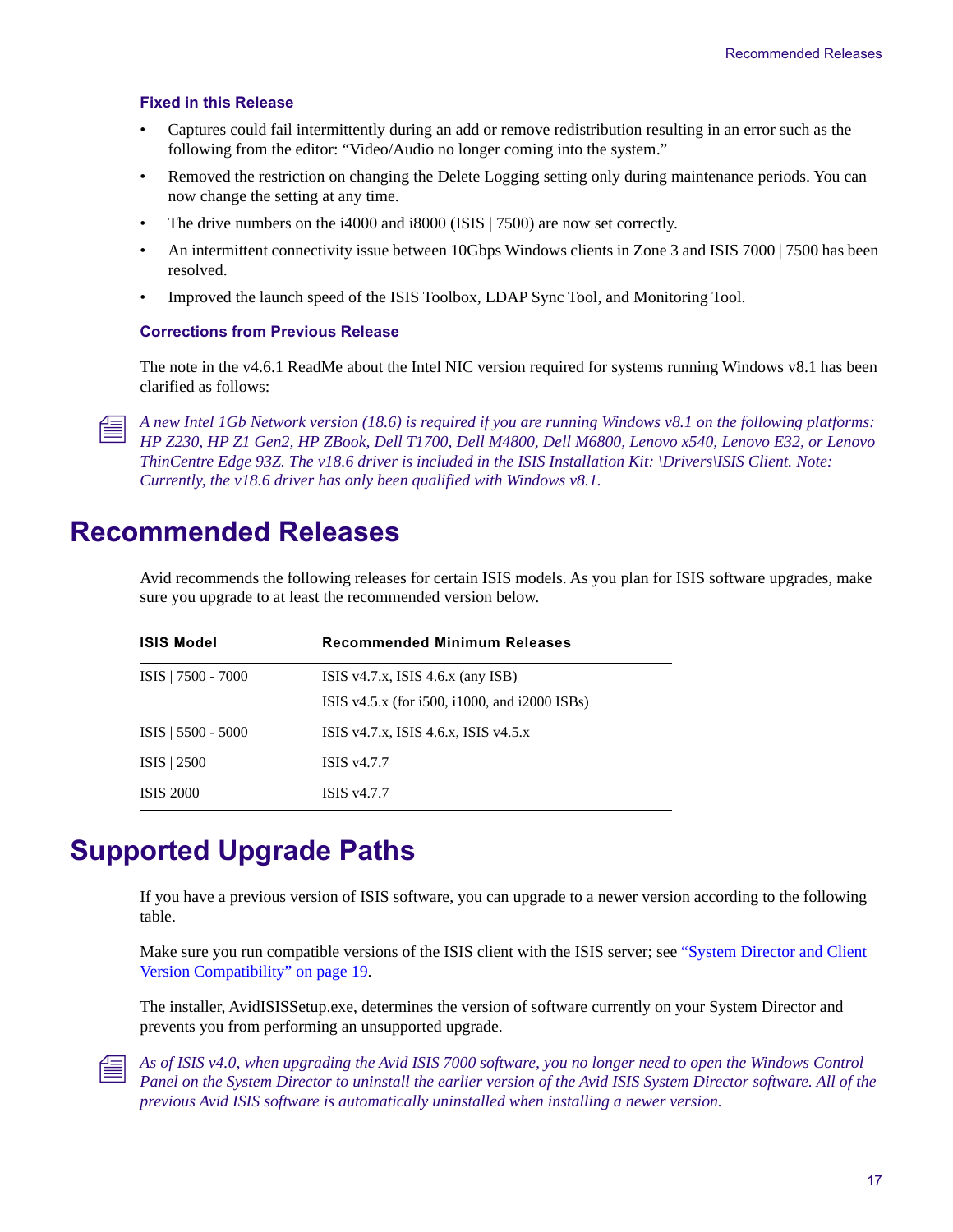If applicable, a dialog box instructs you to upgrade to an intermediate version before upgrading to the current version. Make sure you correctly identify your ISIS hardware model in the table, where noted.

For instructions on upgrading your ISIS system, see the ReadMe for each release you are upgrading to, and the latest Setup Guide for your ISIS model.

| <b>Starting Version</b>                                                   | <b>Upgrade Path</b>                                                                                                                                  |  |  |
|---------------------------------------------------------------------------|------------------------------------------------------------------------------------------------------------------------------------------------------|--|--|
| 2.4                                                                       | To 4.2.2, then to 4.7.11                                                                                                                             |  |  |
| For ISIS software releases older<br>偟<br>than v2.4, contact Avid support. | If you upgraded from 2.x, copy the metadata to the new location. See "Metadata"<br>Location On the System Director" on page 19 for more information. |  |  |
|                                                                           | Also see "Change in Space Reporting in v4.5" on page 18 and "Supported ISIS  <br>7500 - 7000 System Directors" on page 18.                           |  |  |
| 3.0 or 3.1                                                                | To 3.2, to 4.2.2, then to 4.7.11                                                                                                                     |  |  |
|                                                                           | As soon as you upgrade to 3.2, run the Node Analysis tool (see Avid ISIS 5000<br>v3.2 ReadMe).                                                       |  |  |
|                                                                           | Also see "Change in Space Reporting in v4.5" on page 18 and "Supported ISIS  <br>7500 - 7000 System Directors" on page 18.                           |  |  |
| $4.0 \text{ or } 4.0.1$                                                   | To 4.2.2, then to 4.7.11                                                                                                                             |  |  |
|                                                                           | Also see "Change in Space Reporting in v4.5" on page 18 and "Supported ISIS  <br>7500 - 7000 System Directors" on page 18.                           |  |  |
| ISIS 2000 running versions prior to 4.5                                   | To $4.6.1$ , then to $4.7.11$                                                                                                                        |  |  |
| $v4.0.3$ (ISIS 5000) / $v4.0.4$ (ISIS 7000)                               | To 4.7.11                                                                                                                                            |  |  |
| 4.5.x                                                                     | To 4.7.11                                                                                                                                            |  |  |
| 4.6.x                                                                     | To 4.7.11                                                                                                                                            |  |  |

### <span id="page-17-1"></span>**Supported ISIS | 7500 - 7000 System Directors**

The following System Director servers are supported in Avid ISIS | 7500 - 7000 v4.*x*:

• AS3000 (Window Storage Server 2008 on v4.x, or Window Storage Server 2008 R2 on v4.5 and higher)

n *Automatic failover might not work correctly when using ISIS v4.2 (and older) on a System Director running Windows Storage Server 2008 R2.*

• SR2500 (Window Storage Server 2003)



n *Avid ISIS v2.4 was the last release with support for the Intel SR2400 System Directors. If you have SR2400 System Directors, plan for System Director replacements before upgrading to later releases.*

### <span id="page-17-0"></span>**Change in Space Reporting in v4.5**

If you are upgrading to 4.5 or later, you may see a change in the amount of used space reported in Storage Groups. Starting with the v4.5 release, very small files are now reported as using at least the default chunk size of the system. Previously, the space used by very small files was not properly accounted for, resulting in the Storage Group reporting more free space than was actually available.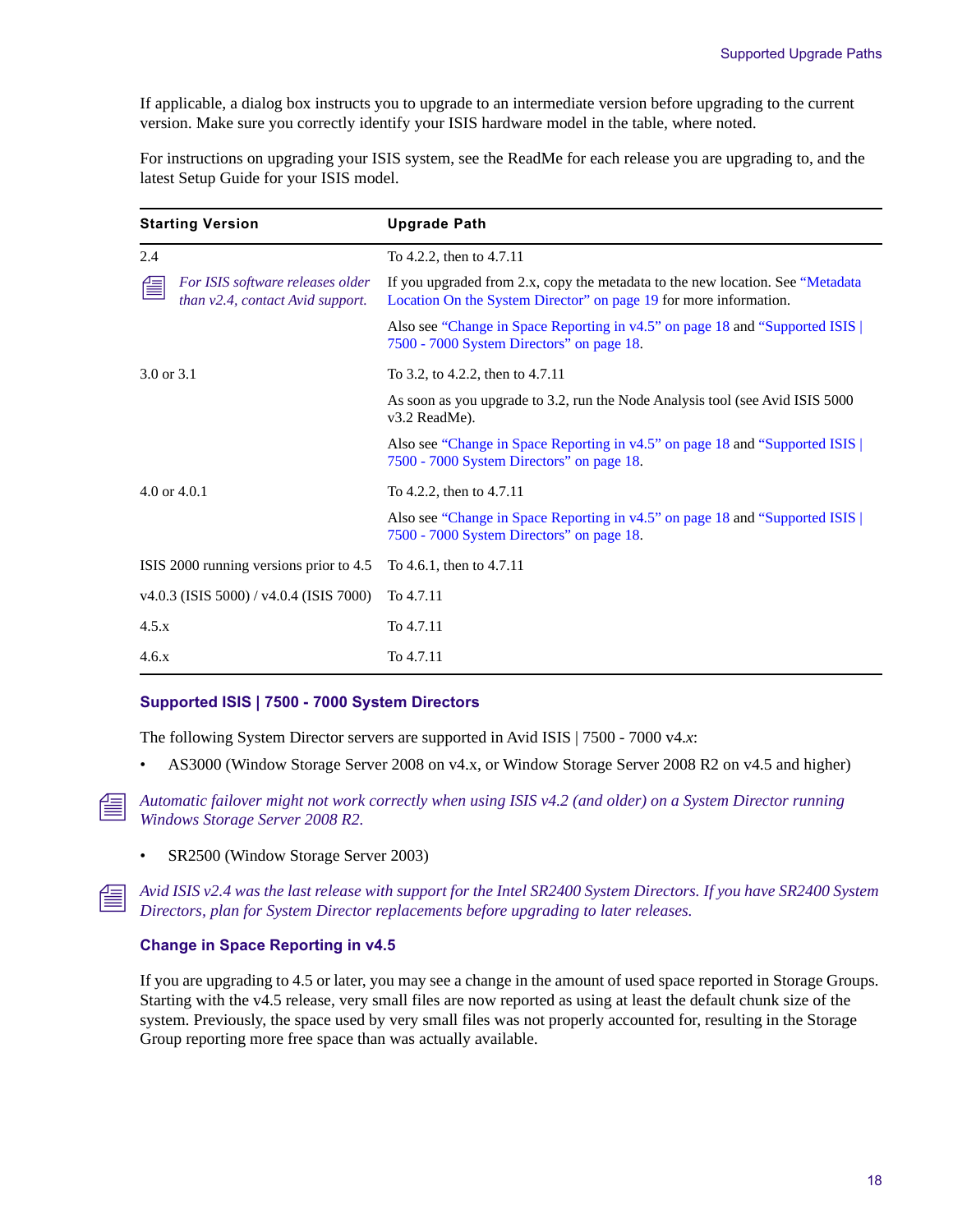### <span id="page-18-3"></span>**Metadata Location On the System Director**

After doing an ISIS v4.*x* software upgrade, move the metadata. The upgrade instructions include moving the following files to a new location.

- Partition<sub>0</sub>
- Partition1
- PartitionDump.bin
- Old v2.x metadata location:

D:\Program Files\Avid Technology\AvidUnityISISSystem Directorx64

• New v4.x metadata location:

D:\Program Files\Avid\ISIS System Director

## <span id="page-18-0"></span>**System Director and Client Version Compatibility**

The v4.7.6 and higher Client software works with the System Director v4.2.2 kit (contains v4.2.2 for ISIS 2000, v4.0.3 for ISIS 5000 and v4.0.4 for ISIS 7000) and higher.

c **There are known issues with certain combinations of client and server ISIS software; do not run these combinations: 4.7.0 or 4.7.2 on 10 GbE Windows clients — routed (connected to Zone 3/Zone 4) — on ISIS 7000 running v4.0.4, v4.5, or v4.6.x.**

## <span id="page-18-2"></span>**System Configuration Limits**

The following table lists the system configuration limits for all ISIS platforms in the v4.7.x release stream.

|                                    |                |                                                                           |      |                                                  | Connected                                      |                                |
|------------------------------------|----------------|---------------------------------------------------------------------------|------|--------------------------------------------------|------------------------------------------------|--------------------------------|
| <b>ISIS Model</b>                  | <b>Engines</b> | <b>Files and Folders Users</b>                                            |      | <b>Groups</b>                                    | <b>Clients</b>                                 | <b>Workspaces</b>              |
| $ISIS$   7500,<br><b>ISIS 7000</b> | 24             | 10 million files.<br>$500,000$ folders<br>$(25,000)$ files per<br>folder) | 5638 | $1000$ (a user can be $330$<br>in $15$ groups)   |                                                | 1024 for all ISIS<br>platforms |
| $ISIS$   5500,<br><b>ISIS 5000</b> | 12             | 8 million files and<br>folders (combined)<br>total)                       | 5638 | 1000 groups (a user $90$<br>can be in 15 groups) |                                                |                                |
| ISIS $ 2500,$<br><b>ISIS 2000</b>  | 5              | 10 million files                                                          | 5638 | $1000$ (a user can be<br>in $15$ groups)         | 200 ISIS clients.<br>unlimited CIFS<br>clients |                                |

## <span id="page-18-1"></span>**Hardware and Software Requirements**

To meet the stringent needs of media applications the ISIS family of storage solutions is built using patented intellectual property in ISIS software running on Avid ISIS hardware. Avid tests and qualifies configurations of Avid ISIS software deployed on Avid ISIS hardware. The ISIS System Director is designed to allow the binding of Avid ISIS storage *only*. Avid has not published its ISIS file system specifications, protocols, or ISIS file system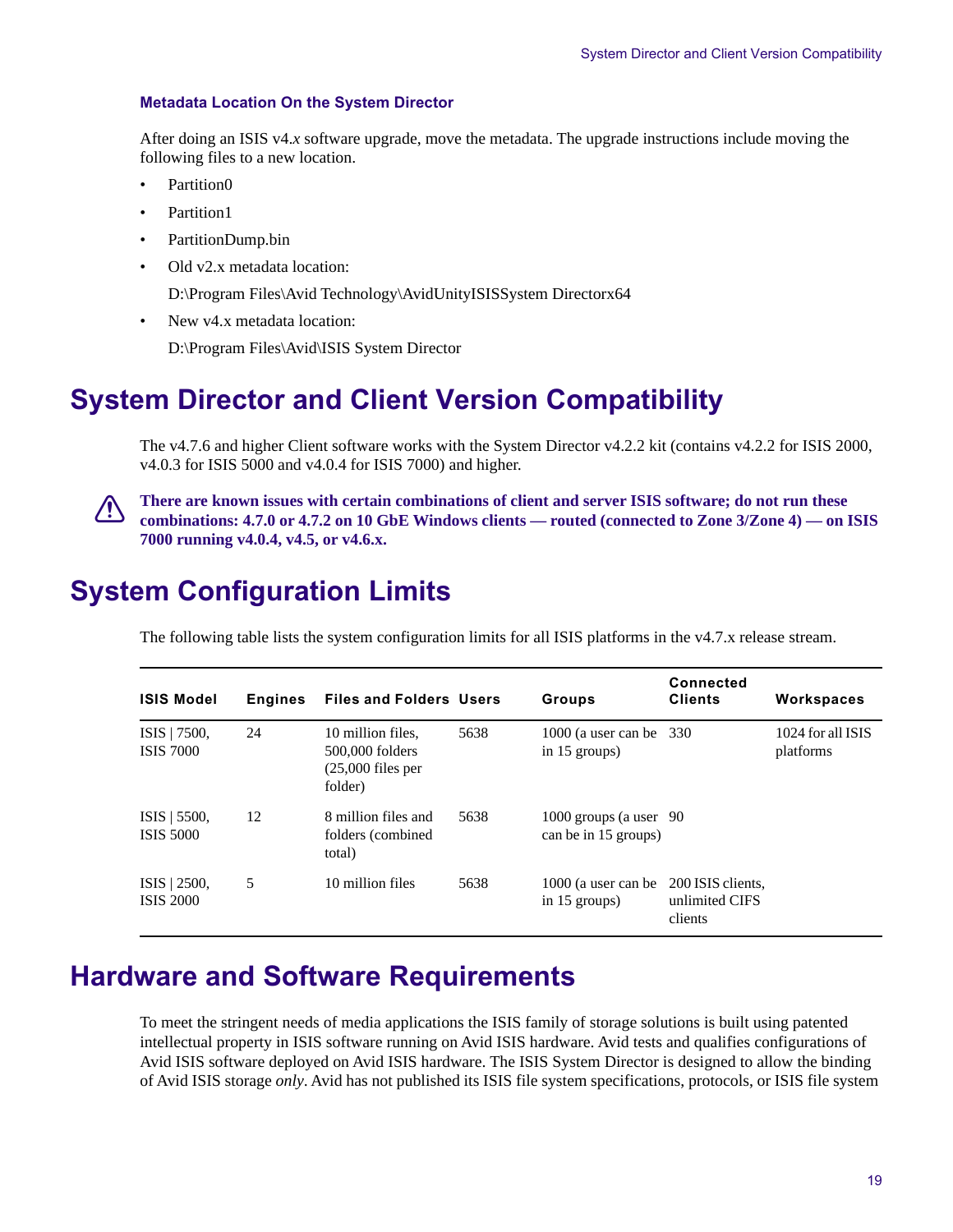API's used among the components of the file system (ISIS System Director, ISIS client, ISIS storage expansion engines) and these are subject to change without notice. Therefore, any connection of third party storage as part of an ISIS file system is not a licensed, approved or supported configuration.

For more information, see the full [compatibility matrix,](http://avid.force.com/pkb/articles/en_US/compatibility/Avid-Video-Compatibility-Charts) available on the Avid support site.

### <span id="page-19-0"></span>**Supported Client Operating Systems**

The following table lists the supported Avid client operating systems with Avid ISIS 4.7.11. All of the listed client operating systems support single or dual 10 Gb Ethernet network interface cards.

| <b>Operating System</b>                          | <b>Version and Notes</b>                                                                           |
|--------------------------------------------------|----------------------------------------------------------------------------------------------------|
| Windows 10                                       | Latest Service Pack                                                                                |
|                                                  | Defer automatic driver updates; see "Preventing Windows 10<br>Automatic Driver Updates" on page 20 |
| Windows 8.1                                      | <b>Latest Service Pack</b>                                                                         |
| Windows 7 (64 bit)                               | <b>Latest Service Pack</b>                                                                         |
| Windows XP (32 bit)                              | Service Pack 3; for AirSpeed MultiStream only                                                      |
| Windows Server $2012$ R1 and R2 (64 bit)         | <b>Latest Service Pack</b>                                                                         |
| Windows Storage Server 2008 R1 and R2 (64 bit)   | <b>Latest Service Pack</b>                                                                         |
| Windows Storage Server 2003                      | Service Pack 2                                                                                     |
| Windows Server 2008 R1 and R2 (64 bit)           | <b>Latest Service Pack</b>                                                                         |
| Windows Storage Server 2008 R1 and R2 (64 bit)   | <b>Latest Service Pack</b>                                                                         |
| Windows Server 2003 (64 bit)                     | <b>Latest Service Pack</b>                                                                         |
| ISIS 4.7 is the last release to support this OS. |                                                                                                    |
| OS X El Capitan (64 bit kernel)                  | 10.11                                                                                              |
| OS X Yosemite (64 bit kernel)                    | 10.10 with latest updates                                                                          |
| OS X Mavericks (64 bit kernel)                   | 10.9.5 or earlier with latest updates                                                              |
| OS X Mountain Lion (64 bit kernel)               | 10.8.x with latest updates                                                                         |
| Red Hat Enterprise Linux (64 bit kernel)         | 6.2, 6.3, 6.5                                                                                      |

**Supported Client Operating Systems and Service Packs** 

### <span id="page-19-1"></span>**Preventing Windows 10 Automatic Driver Updates**

On client systems running Windows 10, automatic Windows driver updates can remove critical NIC driver settings needed for the correct functioning of the Avid Client. To prevent disruption of clients running Windows 10 (Professional and Enterprise), you can defer automatic driver updates as follows:

- 1. Right-click the "This PC" icon (formerly called "This Computer").
- 2. Select Properties.
- 3. Select Advanced System Settings.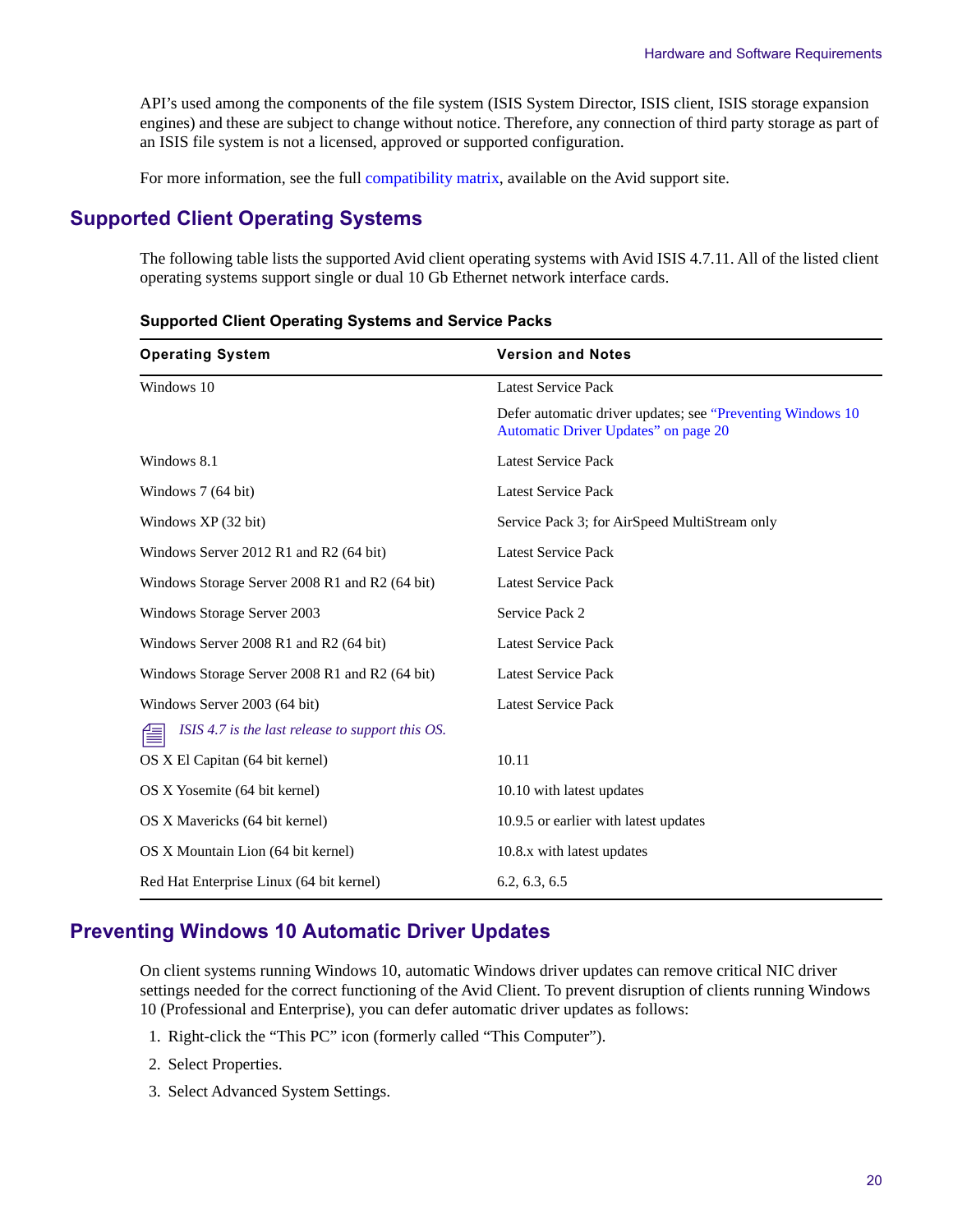| System                                                              |                                                    |                                                                |            | -                    | $\Box$          | $\times$ |  |
|---------------------------------------------------------------------|----------------------------------------------------|----------------------------------------------------------------|------------|----------------------|-----------------|----------|--|
| $\frac{1}{2} \left( \frac{1}{2} \right) \left( \frac{1}{2} \right)$ | T E > Control Panel > System and Security > System |                                                                | $~\vee~$ 0 | Search Control Panel |                 | ۹        |  |
| Control Panel Home                                                  | View basic information about your computer         |                                                                |            |                      |                 |          |  |
| Device Manager                                                      | Windows edition                                    |                                                                |            |                      |                 |          |  |
| <b>Remote settings</b>                                              | Windows 10 Pro                                     |                                                                |            |                      |                 |          |  |
| System protection                                                   | C 2015 Microsoft Corporation. All rights reserved. |                                                                |            | Windows 10           |                 |          |  |
| Advanced system settings                                            |                                                    |                                                                |            |                      |                 |          |  |
|                                                                     | System                                             |                                                                |            |                      |                 |          |  |
|                                                                     | Processor:                                         | AMD FX(tm)-6350 Six-Core Processor                             | 3:00 GHz   |                      |                 |          |  |
|                                                                     | Installed memory (RAM):                            | 16.0 GB                                                        |            |                      |                 |          |  |
|                                                                     | System type:                                       | 64-bit Operating System, x64-based processor                   |            |                      |                 |          |  |
|                                                                     | Pen and Touch:                                     | No Pen or Touch Input is available for this Display            |            |                      |                 |          |  |
|                                                                     | Computer name, domain, and workgroup settings      |                                                                |            |                      |                 |          |  |
|                                                                     | Computer name:                                     | DesktooEditor1                                                 |            |                      | Change settings |          |  |
|                                                                     | Full computer name:                                | DesktopEditor1                                                 |            |                      |                 |          |  |
|                                                                     | Computer description:                              | Windows 10                                                     |            |                      |                 |          |  |
|                                                                     | Workgroup:                                         | WORKGROUP                                                      |            |                      |                 |          |  |
|                                                                     | Windows activation                                 |                                                                |            |                      |                 |          |  |
|                                                                     |                                                    | Windows is activated Read the Microsoft Software License Terms |            |                      |                 |          |  |
|                                                                     | Product ID: 00000-11111-23456-AA123                |                                                                |            | Change product key   |                 |          |  |
|                                                                     |                                                    |                                                                |            |                      |                 |          |  |
|                                                                     |                                                    |                                                                |            |                      |                 |          |  |
|                                                                     |                                                    |                                                                |            |                      |                 |          |  |
| See also                                                            |                                                    |                                                                |            |                      |                 |          |  |
| Security and Maintenance                                            |                                                    |                                                                |            |                      |                 |          |  |
|                                                                     |                                                    |                                                                |            |                      |                 |          |  |

4. Click the Hardware tab, then click Device Installation Settings.

| <b>System Properties</b>                                                                                                                                                               | $\times$ |  |  |  |
|----------------------------------------------------------------------------------------------------------------------------------------------------------------------------------------|----------|--|--|--|
| Hardware<br><b>Computer Name</b><br>Advanced System Protection<br>Remote                                                                                                               |          |  |  |  |
| Device Manager<br>The Device Manager lists all the hardware devices installed<br>on your computer. Use the Device Manager to change the<br>properties of any device.<br>Device Manager |          |  |  |  |
| <b>Device Installation Settings</b><br>Choose whether Windows downloads driver software for your<br>devices and detailed information about them<br>Device Installation Settings        |          |  |  |  |
|                                                                                                                                                                                        |          |  |  |  |
| OK<br>Cancel<br>Apply                                                                                                                                                                  |          |  |  |  |

5. Select the option "No, let me choose what to do."

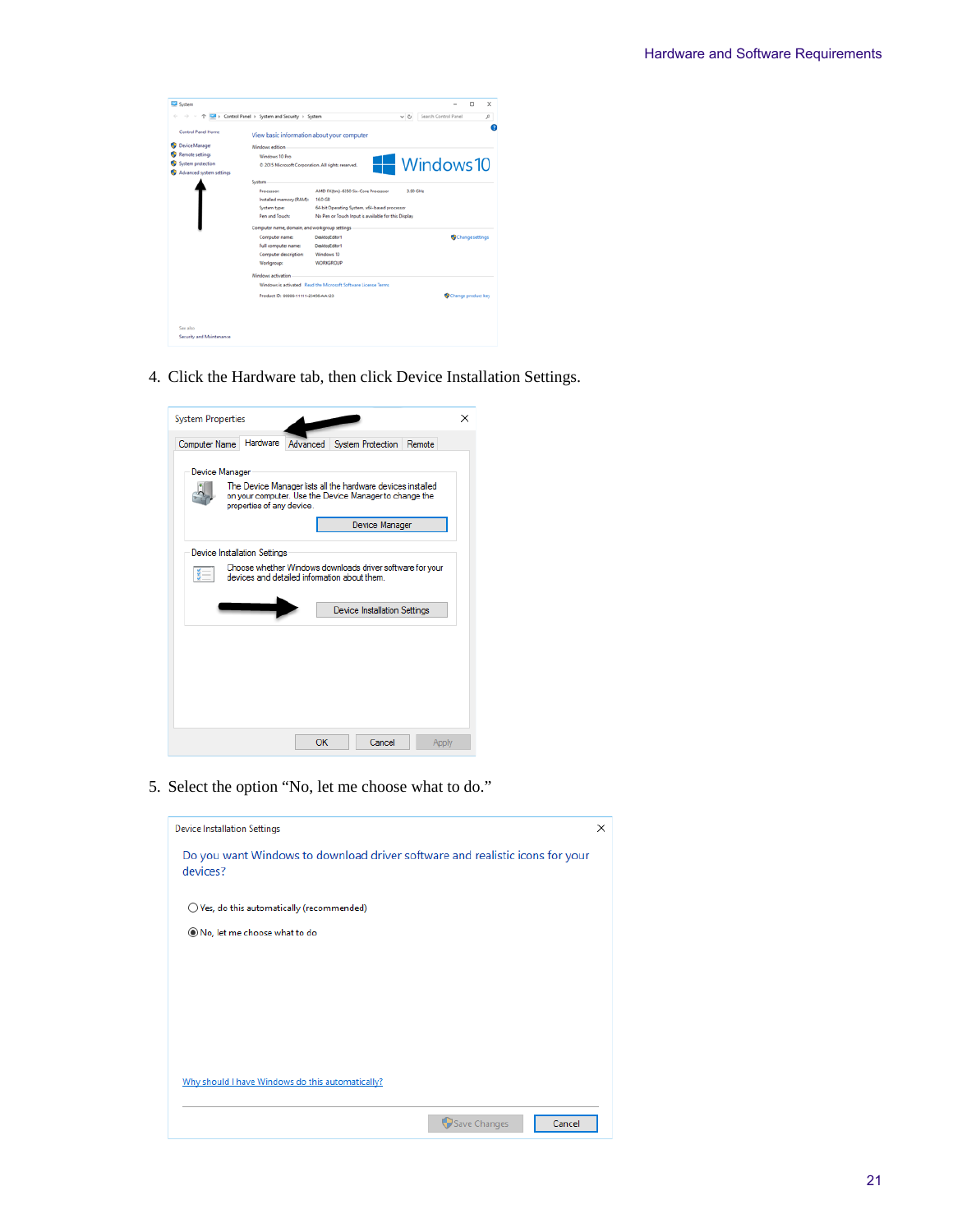6. Select the option "Never install driver software from Windows Update, and deselect the option "Automatically get the device app."



7. Click Save Changes.

### <span id="page-21-1"></span>**Supported Browsers in an ISIS Environment**

The following are the browsers qualified for the ISIS v4.7.x release stream. These browsers were qualified with the client operating systems supported in the current release.

| <b>Browser</b>                               | <b>Operating System</b>                                                                                                                                                                          |  |  |  |
|----------------------------------------------|--------------------------------------------------------------------------------------------------------------------------------------------------------------------------------------------------|--|--|--|
| Internet Explorer 7 and Internet Explorer 8  | Windows Storage Server 2003 only                                                                                                                                                                 |  |  |  |
| Internet Explorer 9 and Internet Explorer 10 | Windows Storage Server 2008 and later                                                                                                                                                            |  |  |  |
| Safari                                       | OS X                                                                                                                                                                                             |  |  |  |
| Mozilla Firefox                              | Windows, OS X, and Linux                                                                                                                                                                         |  |  |  |
|                                              | If you plan to use the Firefox browser for FTP connections via the<br>筐<br>File Gateway, use the following format in your browser:<br><i>username: virtual host name</i> ftpuser                 |  |  |  |
| Google Chrome                                | Windows and OS X                                                                                                                                                                                 |  |  |  |
|                                              | If you plan to use the Chrome browser for FTP connections via the<br>筐<br>File Gateway, use the following format in your browser:<br>$ftp://ftpuser@virtual host name:password@alias.domain.com$ |  |  |  |

### **Supported Client Browser per Operating System**

## <span id="page-21-0"></span>**Supported Ethernet Cards and Drivers**

Avid supports the following network interface cards for the following client operating systems. For your specific platform, see the [Avid Configuration Guidelines and Slot Configurations](http://avid.force.com/pkb/articles/en_US/user_guide/en269631) document on the Avid Knowledge Base.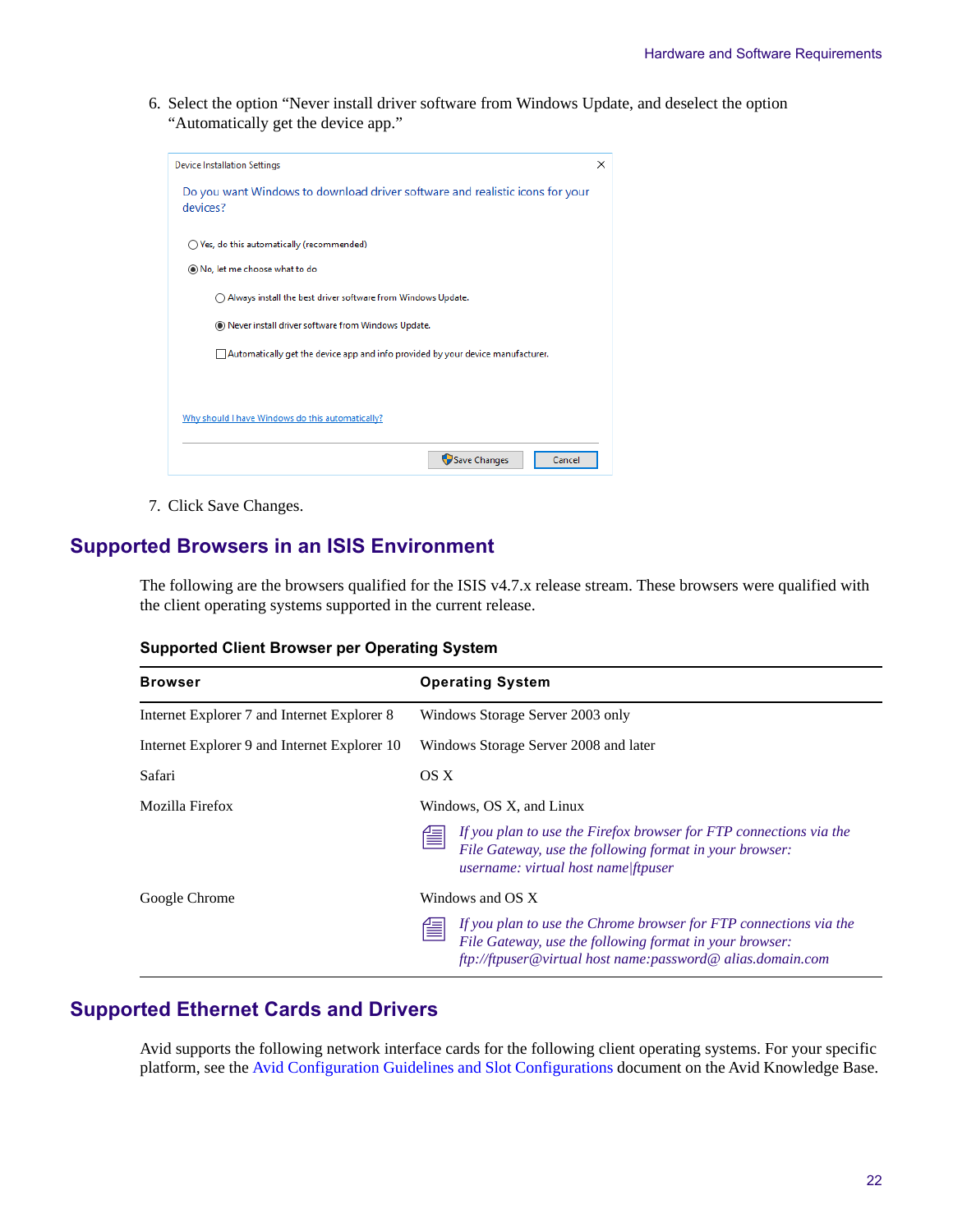| <b>Windows Network Cards</b>     | <b>OS X Network Cards</b> | <b>Linux Network Cards</b>           |
|----------------------------------|---------------------------|--------------------------------------|
| Intel PRO/1000 PF (Optical)      | Small Tree P2EG-2-T       | Intel PRO/1000 PF (Optical)          |
| Intel PRO/1000 PT (Copper)       | Small Tree P2E10G-1-T     | Intel PRO/1000 PT (Copper)           |
| Intel $i350$ T2 (Copper)         | Myricom 10G-PCIE-8B-S     | Intel $i350$ T <sub>2</sub> (Copper) |
| Intel Converged Ethernet X540-T1 | Myricom 10G-PCIE2-8B2-2S  | Myricom 10G-PCIE-8B-S                |
| Myricom 10G-PCIE-8B-S            |                           |                                      |
| Myricom 10G-PCIE2-8B2-2S         |                           |                                      |

### **Supported NICs for Client Operating Systems**

For most Windows based editing clients that connect to the Avid ISIS system, Intel PRO Ethernet adapter boards are recommended.

### **Client Drivers in the ISIS 4.7.x Kit**

The Intel and Myricom drivers qualified in this release are included in the Avid ISIS software installer kit (\Drivers\ISIS Client\Intel\_Pro1000 folder and \Drivers\ISIS Client\Myricom folder). Check the driver version listed in the Windows Control Panel on your Windows clients and ISIS System Directors.

The Avid ISIS 4.7.4 release introduced support for the Intel Converged Ethernet X540-T1 network adapter for 1Gb clients on all ISIS platforms. 10Gb is supported with the ISIS | 5500 and ISIS | 2500.

### **Consolution Intel drivers on Avid Interplay Engine cluster unless instructed to do so by the Interplay**<br>**PosedMe on by Customer Support, Doing so sould compromise the integrity of the cluster ReadMe or by Customer Support. Doing so could compromise the integrity of the cluster.**

OS X and some Windows clients have been qualified to use the on-board 1 Gb ports. For instructions on installing the board and software, see the Avid ISIS Client Guide.

| <b>Operating System</b>                 | <b>Driver installer</b>                                                                                                                                     |
|-----------------------------------------|-------------------------------------------------------------------------------------------------------------------------------------------------------------|
| Windows Server 2012 R2                  | Run Windows Update                                                                                                                                          |
| Windows Server 2012 R1                  | Intel driver version 18.6 or higher (For PRO/1000 PT NICs)<br>Intel driver version 19.1 or higher (For i350 T2 NICs)                                        |
| Windows 10                              | Intel driver version 20.4 or higher                                                                                                                         |
| Windows $8(64-bit)$                     | Intel driver version 18.6 or higher (For PRO/1000 PT NICs)<br>Intel driver version 19.1 or higher (For i350 T2 NICs)                                        |
| Windows 7 (64-bit)                      | Intel driver version 18.6 or higher (For PRO/1000 PT NICs)<br>Intel driver version 19.1 or higher (For i350 T2 NICs)                                        |
| Windows Storage Server 2008 R2 (64-bit) | Intel driver version 18.6 or higher (For PRO/1000 PT NICs)<br>Intel driver version 19.1 or higher (For i350 T2 NICs)<br>Intel driver version 17.4 or higher |
| Windows Storage Server 2008 (64-bit)    | Intel driver version 17.4 or higher                                                                                                                         |
| Windows Storage Server 2003 (64-bit)    | Intel driver version 17.4 or higher                                                                                                                         |

### **Intel Network Drivers for Client Operating Systems**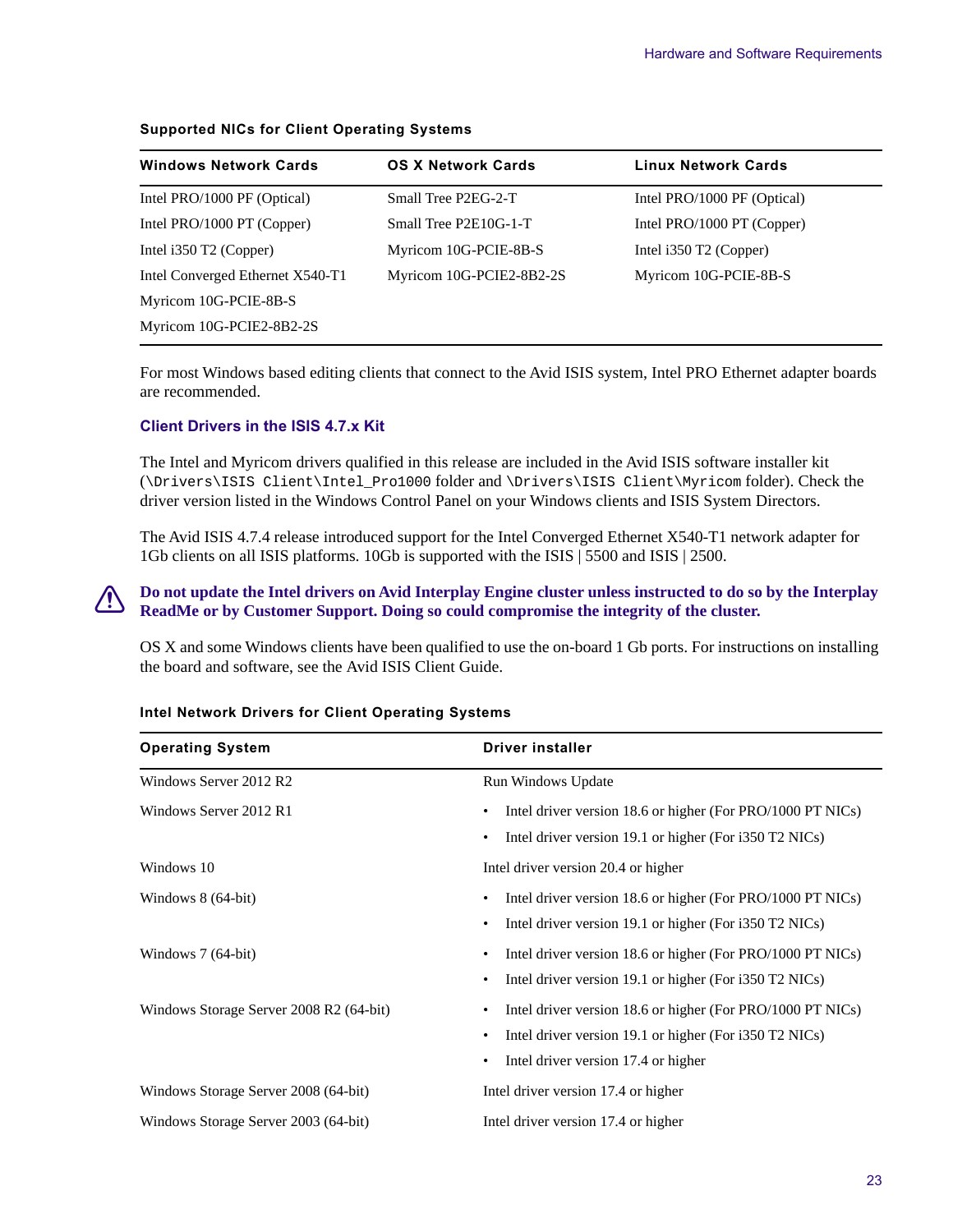### **Intel Network Drivers for Client Operating Systems**

| <b>Operating System</b>                  | <b>Driver installer</b>             |
|------------------------------------------|-------------------------------------|
| Windows Server 2003 (64-bit)             | Intel driver version 17.4 or higher |
| Windows XP (32-bit—for AirSpeed MS only) | Intel driver version 17.4 or higher |

### **Intel PRO/1000 Network Adapter Settings**

The AvidISISSetup.exe file configures the Intel PRO/1000 network adapter correctly for the ISIS environment; you do not need to make any adjustments. For reference, the installer sets the adapter as follows:

## **Adapter Setting ISIS | 2500, ISIS 2000 ISIS | 5500, ISIS 5000 ISIS | 7500, ISIS 7000 ISIS File Gateway** Flow Control Disabled Enabled Disabled Disabled Interrupt Moderation Disabled Disabled Disabled Disabled Interrupt Moderation Rate OFF OFF OFF OFF

### **Loading or Updating the Intel PRO Driver on Windows Clients**

### **To load the Intel PRO driver on a Windows system:**

- 1. Copy the file titled Intel\_xx.x driver to your system; found on the *Avid ISIS software kit* in (clients) \Drivers\ISIS Client\Intel\_Pro1000\ folder.
- 2. Double-click the .exe file to expand the compressed file and run the installer.

Receive Descriptors 1024 1024 1024 1024 1024 Transmit Descriptors 1024 1024 1024 1024 1024

3. Accept the default settings to install the driver.

n *The default Intel transmit and receive descriptors are set to 256; however, the Avid ISIS client software sets the transmit and receive descriptors to 1024. For more information, see the* Avid ISIS Client Guide*.*

4. After the Intel driver is installed, restart the Windows system.

## <span id="page-23-0"></span>**Qualified and Approved ISIS Switches**

For a list of the current qualified and approved switches for use in the Avid Production Network (APN), see the *Avid Network and Switch Setup Guide* in the documentation folder of the Avid ISIS software kit [drive]:\AvidISISDocumentation.

[Update March 2017] In addition, Avid has approved the Dell Networks S4048-ON switch for use with Avid ISIS | 5500 systems.

The Dell Networks S4048-ON is a 48-port SFP+ 10Gbps Ethernet switch with 6-ports QSFP 40Gbps Ethernet. This switch is ideal for 10G ISIS aggregation with the option to uplink via 40Gbps to the core network. The 10G SFP+ interfaces can be equipped with Short Range (SR) optical transceivers or Direct Attach (Twinax) cables.

The Avid supplied Dell S4048-ON includes redundant power supplies, with IO to PSU airflow and 5 years of Dell ProSupport.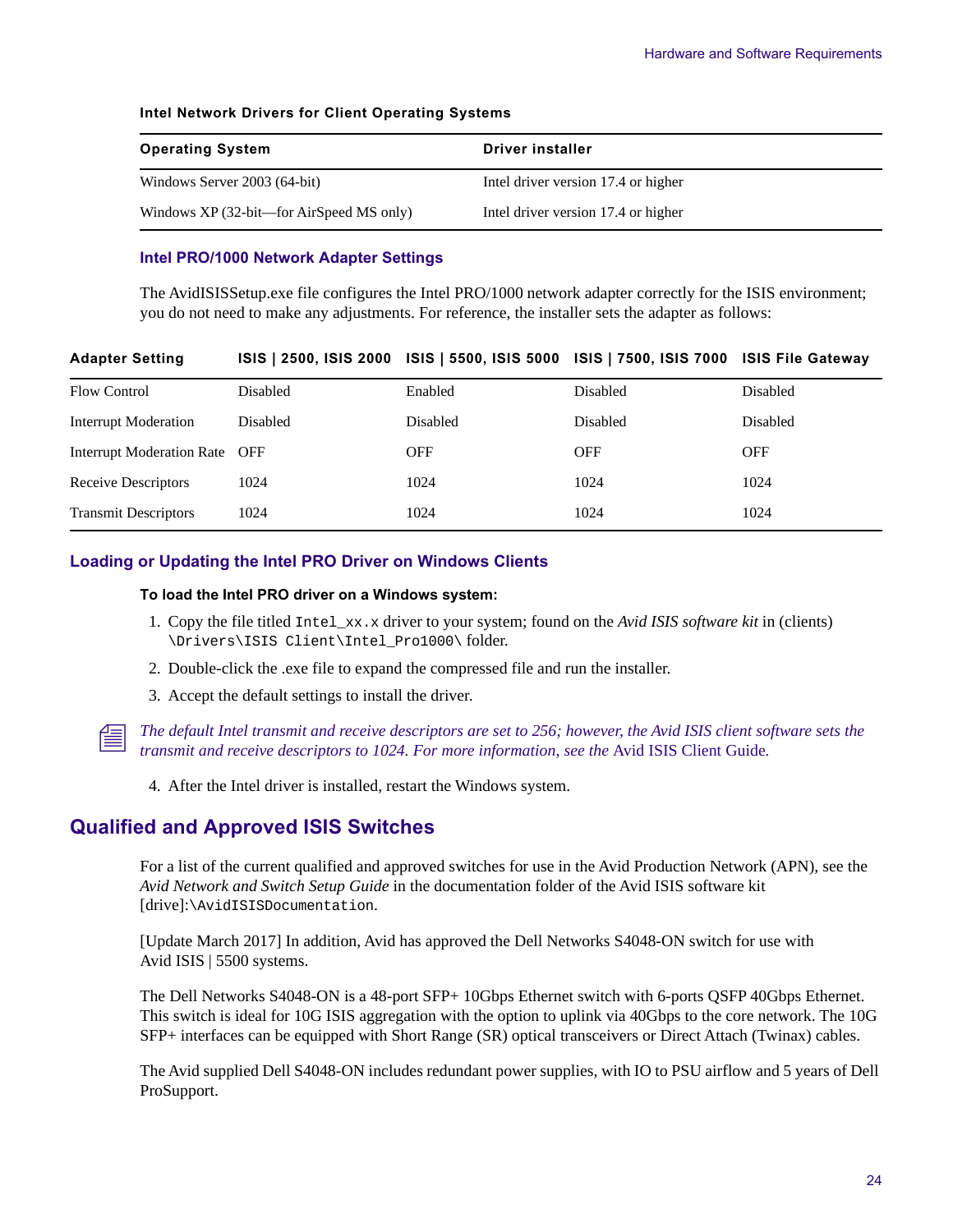SFP+, QSFP optics and Dell Direct Attach cabled must be ordered separately as required. The Dell S4048-ON replaces the Dell (Force10) S4810 switch.

### **Cascaded Switches**

Limited cascaded switch configurations are supported in ISIS environments. For information on supported configurations, see the *Avid Network and Switch Setup Guide* in the documentation folder of the Avid ISIS software kit [drive]:\AvidISISDocumentation.

## <span id="page-24-0"></span>**STIGs Qualification**

The following Avid ISIS systems comply with US Defense Information Systems Agency (DISA) Security Technical Implementation Guides (STIGs) requirements for network devices:

- Avid ISIS 7500 (and 7000) v4.7.x AS3000 System Director with the Windows Storage Server 2008 operating system or the Windows Storage Server 2008 R2 operating system
- Avid ISIS 5500 (and 5000) v4.7.x System Director with the Windows Storage Server 2008 operating system or the Windows Storage Server 2008 R2 operating system
- Avid ISIS 2500 (and 2000) v4.7.x AS3000 System Director with the Windows Storage Server 2008 R2 operating system

n *Only Windows 8 and Windows 7 clients were qualified in the STIG environment. OS X and Linux clients are not supported.*

For more information about STIGs, see the following URL: http://iase.disa.mil/stigs/Pages/index.aspx

## <span id="page-24-1"></span>**Known Issues**

The following are known issues with the Avid ISIS software.

### **Common ISIS Infrastructure Issues**

The following are known issues that could happen in all Avid ISIS infrastructures. When a workaround exists, it appears in the paragraph directly following the issue description.

➤ On an ISIS system with a single Workspace, if you move the resize slider all the way to the right, the resize handle disappears, and you are unable to move it back to the left.

**Workaround:** Do either of the following: Move the slider to the left, then you can zoom in again to the original scale.

- Click the Zoom out button on the Workspace size heading until the resize handle becomes visible again.
- Change the Workspace size in the Details panel. When the Workspace is resized, the resize handle becomes available.
- ➤ After upgrading a client, the Management Console might not be displayed correctly in Safari. The issue is the Adobe Flash Player version. The Management Console warns you to upgrade your Flash Player version to the version included in the ISIS kit, available on the Installers page in the Management Console. However, this might be older than the version on the client after the upgrade. Avid attempts to include the latest Flash Player version in its kits, but Adobe releases new versions often.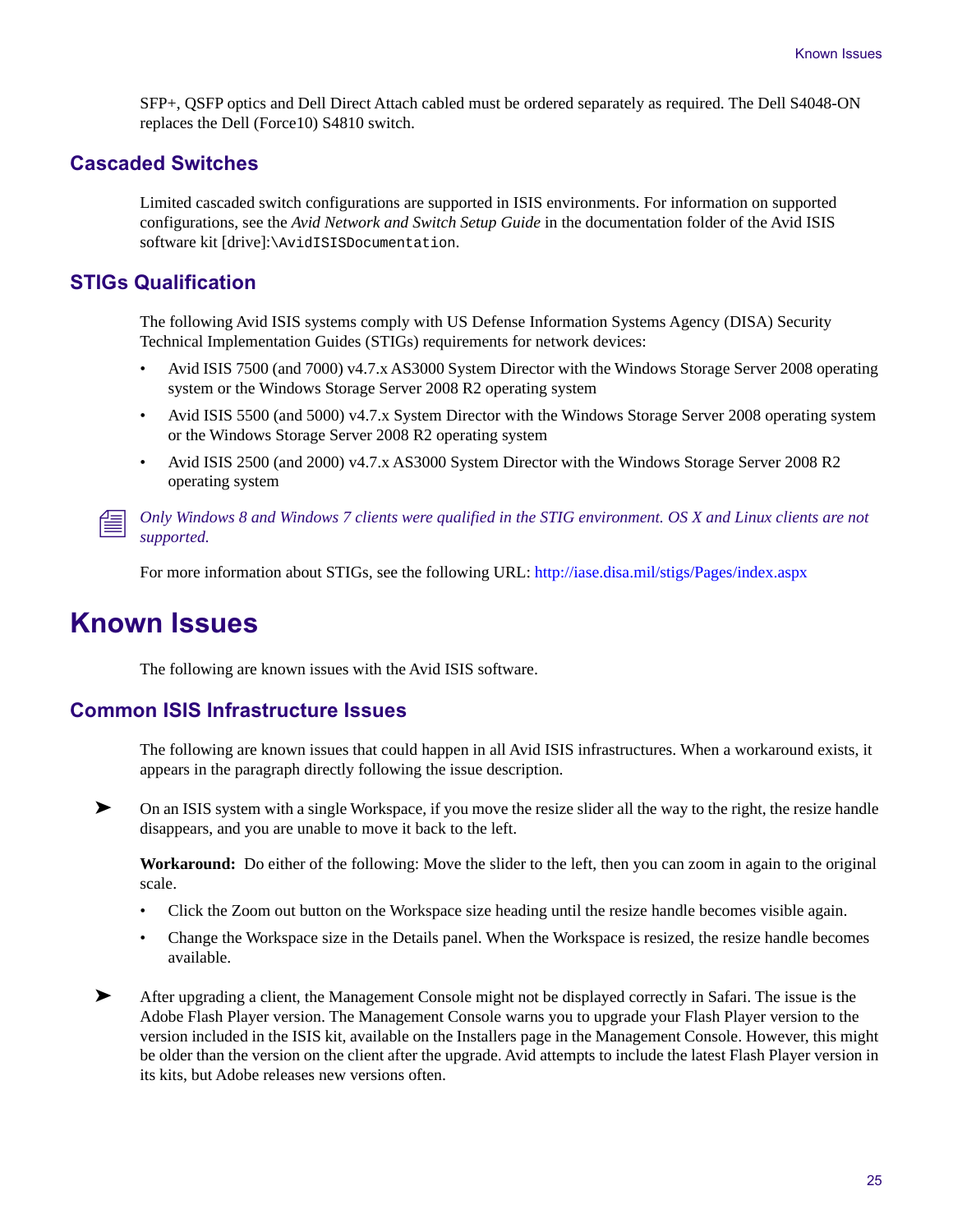**Workaround:** If a later version of Flash Player is available for your OS, download and install it from the following URL: https://www.adobe.com/products/flashplayer/distribution3.html. The Management Console will work correctly after you install the new version of Flash Player.

➤ Deleting large numbers of files during a redistribution can result in some blocks not getting deleted correctly, resulting in a mismatch between the Workspace and Storage Group sizes.

**Workaround:** Performing a block rectify operation after the redistribution is complete resolves the issue and cleans up the undeleted blocks.

➤ Email notification settings are not replicated to the Standby System Director.

**Workaround:** Configure Notification Services on both the Active and the Standby System Director.

➤ In ISIS | 5500 and ISIS | 2500 environments, if you add another Engine to the system (which starts a redistribution) while clients are using AirSpeed, their capture or move operations can become extremely delayed. Captures might stop, but moves can continue, potentially overwriting new data blocks with old blocks that are still being moved by the redistribution process.

**Workaround:** To prevent old data overwriting new data during captures, start the Add redistribution before clients attempt to perform captures or moves.

- ➤ If you are unable to start the Management Console in a browser, log into the active System Director and launch the Console from the Launch Pad.
- ➤ Chinese and Korean characters are not supported in the LDAP Sync Tool.
- ➤ When accessing the Storage Manager agent using a Chrome browser, you might receive a "This web page is not available" message.

**Workaround:** Press the F5 key. The page will reload. At the "Site's Security certificate is not trusted" window click Proceed anyway.

When attempting to view system log files (/var/log/messages.\*.gz) from the Storage Manager > Agent page > Logging tab, the Agent page stops functioning if you click View on a \*.gz file. Do not view any \*.gz logs through the Agent pages.

n *To view \*.gz files use the Management Console > ISIS Toolbox > Log Aggregator and save the logs to your local computer.*

**Workaround:** Restart the Engine Agent if you have attempted to view \*.gz logs through the Agent page.

#### **To restart the agent without disrupting clients:**

1. Install PUTTY or similar SSH Client on the System Director, any client on the network, or on a system connected to the management port.

[h](http://www.chiark.greenend.org.uk/~sgtatham/putty/)ttp://www.chiark.greenend.org.uk/~sgtatham/putty/

- 2. Run SSH Client connecting to Storage Manager using an IP address listed in Management Console.
- 3. Login.

Username: **root**

Password: <*local admin password*> (Default **se-admin**)

4. Stop the Storage Manager web agent using the following command: **/etc/init.d/userveragent stop**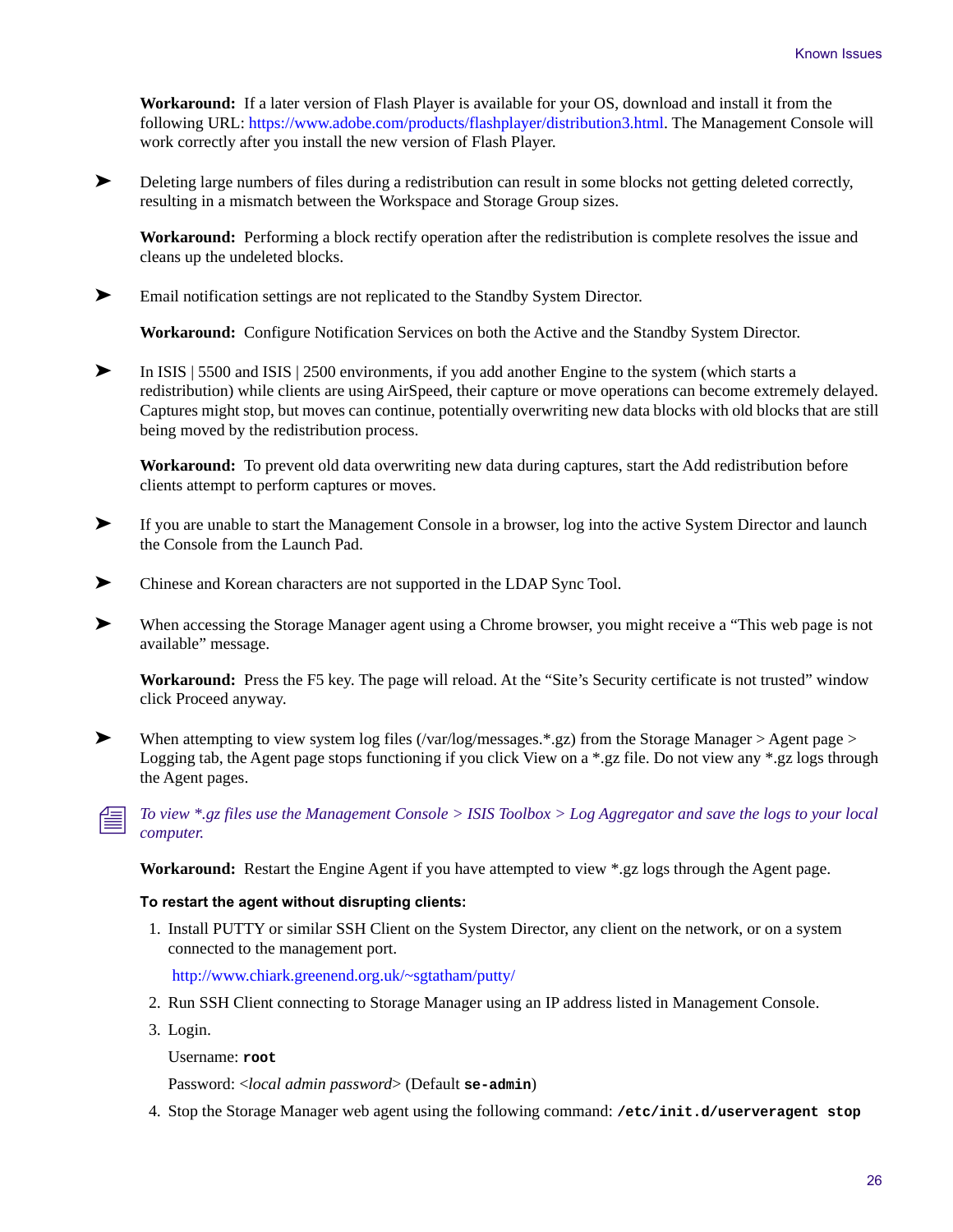- 5. Wait approximately 30 seconds.
- 6. Restart the Storage Manager web agent using the following command: **/etc/init.d/userveragent start**
- 7. Wait approximately 30 seconds.
- 8. Verify the agent is running again by accessing the Management Console > Storage Manager > Agent page.
- 9. Close the SSH Client.

### <span id="page-26-0"></span>**Client Issues**

The following are known issues with the Avid ISIS v4.*x* client software. When a workaround exists, it appears in the paragraph directly following the issue description. The ISIS infrastructure issues are documented in the individual sections.

➤ On a Linux OS, right-clicking to access a context menu in the Management Console window does not work properly. The context menu does not stay open when you right-click and release the mouse button.

**Workaround:** Keep the right-click button applied while scrolling through the menu options.

- ➤ On a Red Hat Linux client, if the Management Console will not launch from the Client Manager, open a browser window to log into the ISIS.
- ➤ When using Nautilus (the default file browser included with Red Hat Enterprise Linux v6.2), clients might experience long wait times browsing folders containing files that do not have a file extension.

**Workaround:** If using files without extensions, limit the number of files per folder.

- ➤ If one workspace in Client Manager is mounted by Mapping a Network drive in Windows, when you unmount the workspace and then mount a different workspace in Client Manager manually using the same drive letter, Windows Explorer displays the previous workspace name instead of the new workspace name.
- ➤ The estimated amount of space available (usually measured in an amount of time at a particular resolution) might differ between what Avid ISIS calculates and what the Avid editing system calculates.

Avid ISIS accurately reports the amount of space available for file storage.

The Avid editing application accounts for overhead in formatting of the media and is more conservative in reporting how much space is available.

➤ The Macintosh Finder might display the Avid ISIS folder contents incorrectly, such as the contents of folders containing items whose name includes a pound sign (#) followed by numeric characters. For example, "project # 12" might be erroneously displayed with some items duplicated and some items missing.

**Workaround:** Avid recommends avoiding the use of names that include a pound sign (#) followed by numeric characters.

- ➤ Do not disconnect the PCI interface cable from either a Nitris DX or Mojo DX while it is powered up on the Macintosh editing system. If Avid ISIS is running on this system and the cable is removed, the Macintosh produces a kernel panic and reports ISIS as the problem. You must power down Macintosh before removing the PCI interface cable between the Macintosh and the Nitris DX or Mojo DX. The only way to power down the Nitris DX or Mojo DX system is to shut down the client connected to it.
- ➤ If playing two streams of media during a non-symmetrical full redistribution on an Avid editor with a Nitris DX or Mojo DX attached, you will drop frames.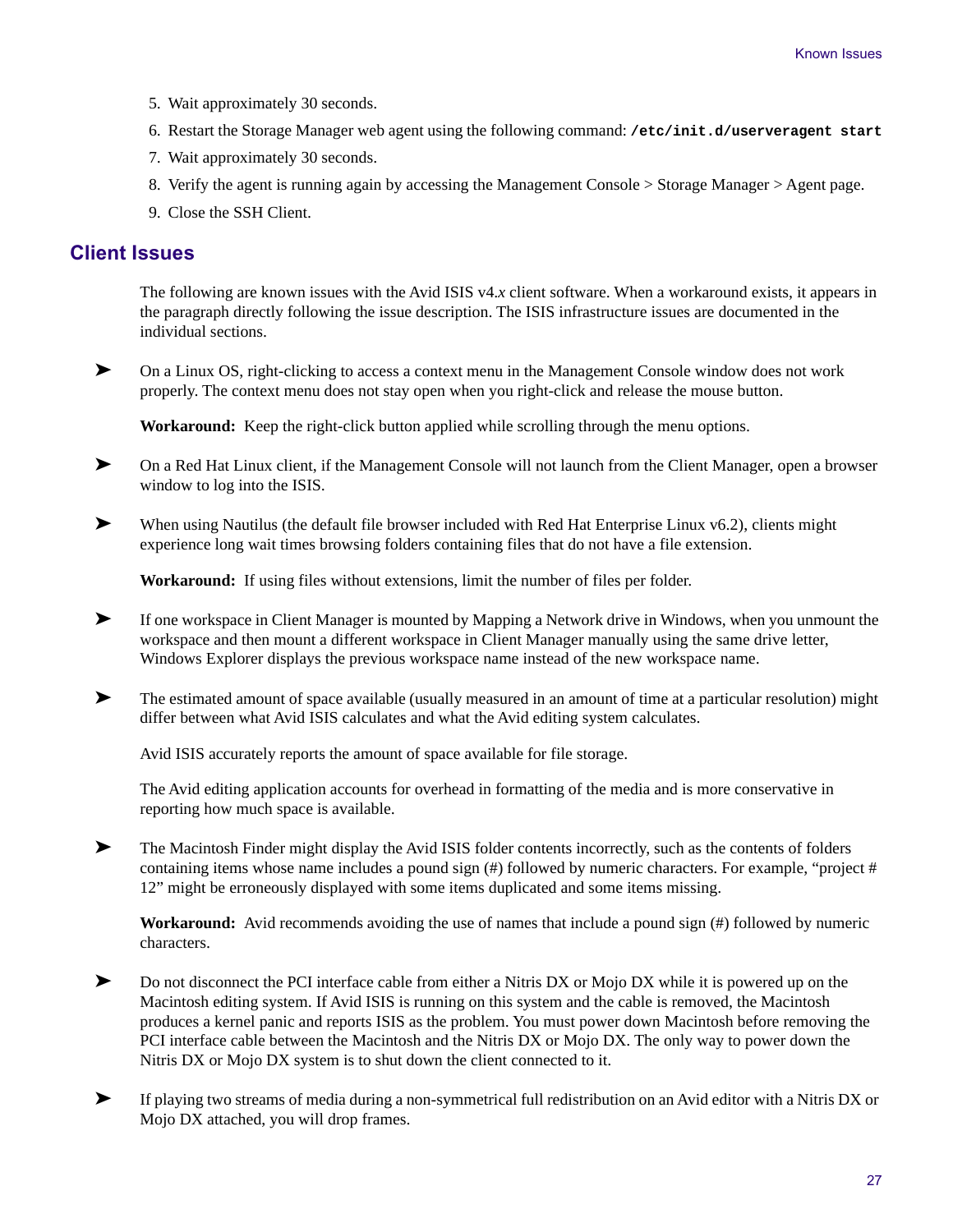**Workaround:** You have the following options.

- Work with your media after the redistribution is finished.
- Start the Management Console Tool and suspend the redistribution. Finish working with your media and then resume the redistribution.



n *Do not leave the redistribution in a suspended state for an extended period of time.*

The Path Diagnostics customized setting for Posix tests does not work correctly on OS X clients.

**Workaround:** Use the default option to automatically select the File Access Method instead.

### **ISIS | 7500 - 7000 Infrastructure Issues**

The following are known issues with the Avid ISIS | 7500 - 7000 infrastructure. When a workaround exists, it appears in the paragraph directly following the issue description.

➤ When rendering media to do a mixdown on a "Westmere" Macintosh client with the Client Type set to Low Resolution in the Client Manager > Preferences > General settings, the Macintosh client might become unresponsive.

Workaround: Switch the Client Type setting to Medium Resolution or High Resolution.

➤ If the ISIS Management Console is opened from the Client Manager, and an Avid ISIS System Director failover occurs while the ISIS Management Console is open, the ISIS Management Console does not automatically reconnect to the new Active System Director.

**Workaround:** After the Client Manager reconnects to the new Active System Director, open the ISIS Management Console from the Client Manager to connect to the new Active System Director.

➤ When attempting to consolidate media from an Avid editing client on a RAID workspace that has a failed ISB, the consolidate function in the editing application might fail with an Exception error.

**Workaround:** If the ISB failure cannot be repaired within your time frame, retry the consolidation again. The failure is intermittent.

➤ When the maximum number of licensed users are logged in to the Avid ISIS environment and another client attempts to log in, a "User authentication failed" error is displayed.

The message should state that the maximum number of licenses has been reached.

➤ Removing a chassis from an ISIS | 7500 (or ISIS 7000) stack does not clear the engine configuration from the removed chassis.

Use the Reset Factory defaults button to clear stack configuration information on the removed chassis.

➤ When in the Advanced tab of the Switch Agent page, if you select Switch Blade > "Reset to factory defaults" and enter the password to confirm the reset, one of the two switches in the engine becomes the master and the other switch keeps restarting.

**Workaround:** Log into the ISS Agent on the new master, click the System tab and select Basic, then click Submit in the Chassis Configuration window.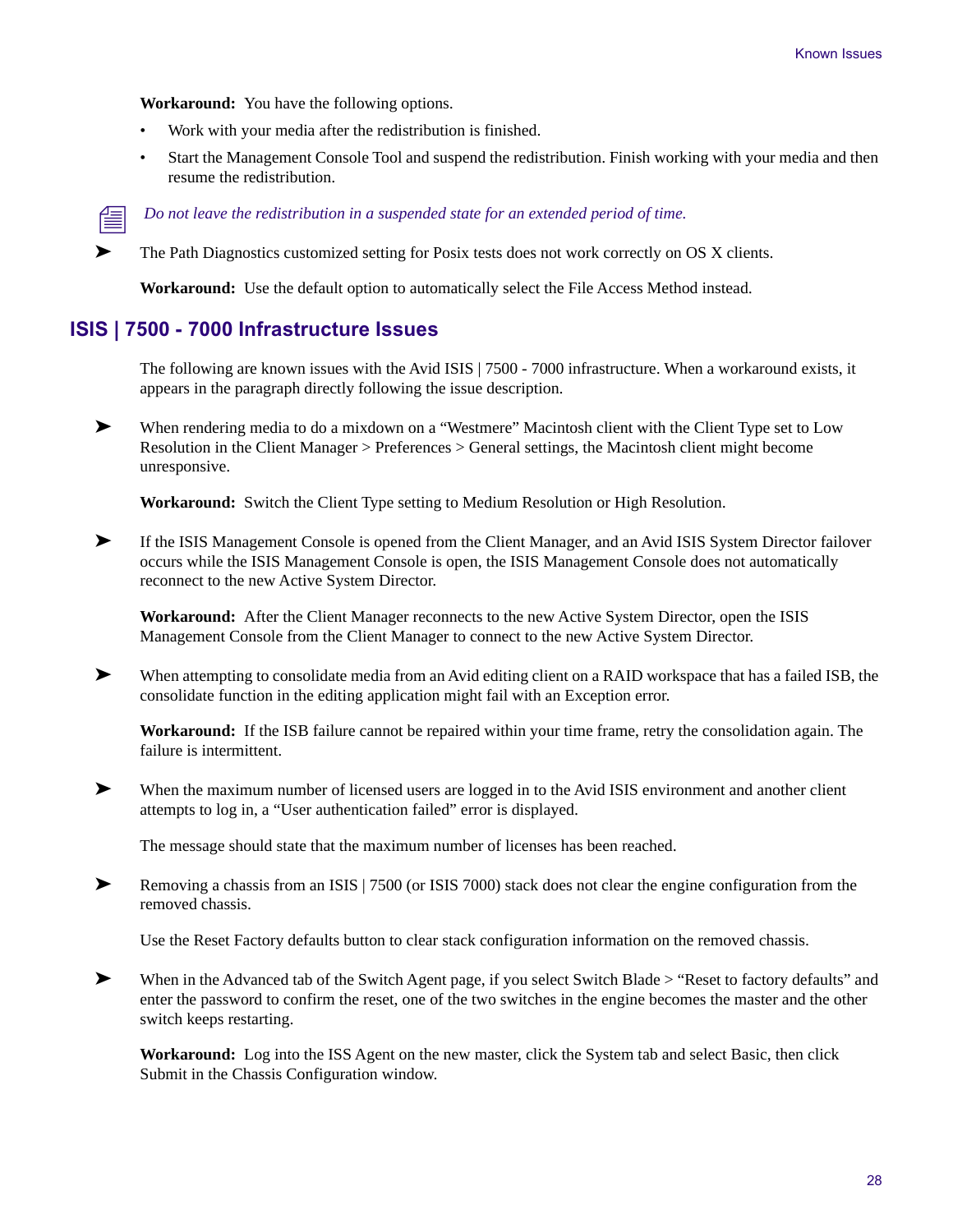➤ If a redistribution stops after a Storage Manager has failed, it can indicate that the system is trying to fix parity blocks that no longer exist.

**Workaround:** Suspend and resume an in-progress redistribution to do a Block Rectify, using the Advanced Commands options available on the Workspaces page. The following steps are summarized. For detailed instructions, see the *Avid ISIS Administration Guide*.

**c** Do not allow the RAID 6 redistribution to stay suspended for indefinite periods of time. Once the rectify **Do** not allow the RAID 6 redistribution to stay suspended for indefinite periods of time. Once the rectify **completes, immediately resume the redistributions across all Workspaces.**

### **To suspend a redistribution and rectify blocks:**

- 1. Suspend a redistribution: Management Console > Workspaces > Advanced Commands and select Suspend Redistribution.
- 2. Rectify files: Management Console > Storage Elements > Command and select Initiate Block Rectify.
- 3. Resume the redistribution: Management Console > Workspaces > Advanced Commands and select Resume Redistribution.

### **ISIS | 5500 - 5000 Infrastructure Issues**

The following are known issues with the Avid ISIS | 5500 - 5000 infrastructure. When a workaround exists, it appears in the paragraph directly following the issue description.

- ➤ If your Avid ISIS experiences a fatal error to a blue screen, press and hold the power button until the system powers off and then power on the system again.
- ➤ When you make any changes in the storage group Details pane and click Close, you are asked if you want to save your changes. If you click Yes, your changes are not saved. You must re-apply the changes and click Apply before you click Close.

**Workaround:** Always click Apply before you click Close.

### **ISIS | 2500 - 2000 Infrastructure Issues**

The following are known issues with the Avid ISIS | 2500 - 2000 infrastructure. When a workaround exists, it appears in the paragraph directly following the issue description.

➤ In the Management Console on the Engines page, the values in the Free Memory and Total Memory are reversed; the Free Memory column displays the total memory, and the Total Memory column displays the amount of free memory.

## **File Gateway Issues**

The following are known issues with the Avid File Gateway. When a workaround exists, it appears in the paragraph directly following the issue description.

◆ Macintosh CIFS Clients connected to the Avid ISIS File Gateway clients using the Terminal application hang when attempting to create a filename with invalid characters.

Ivalid characters are as follows:

? \* < >  $| : " \ \ \ \ \ \ \ \$ 

This hang occurs on Mac OS 10.6.2 and later.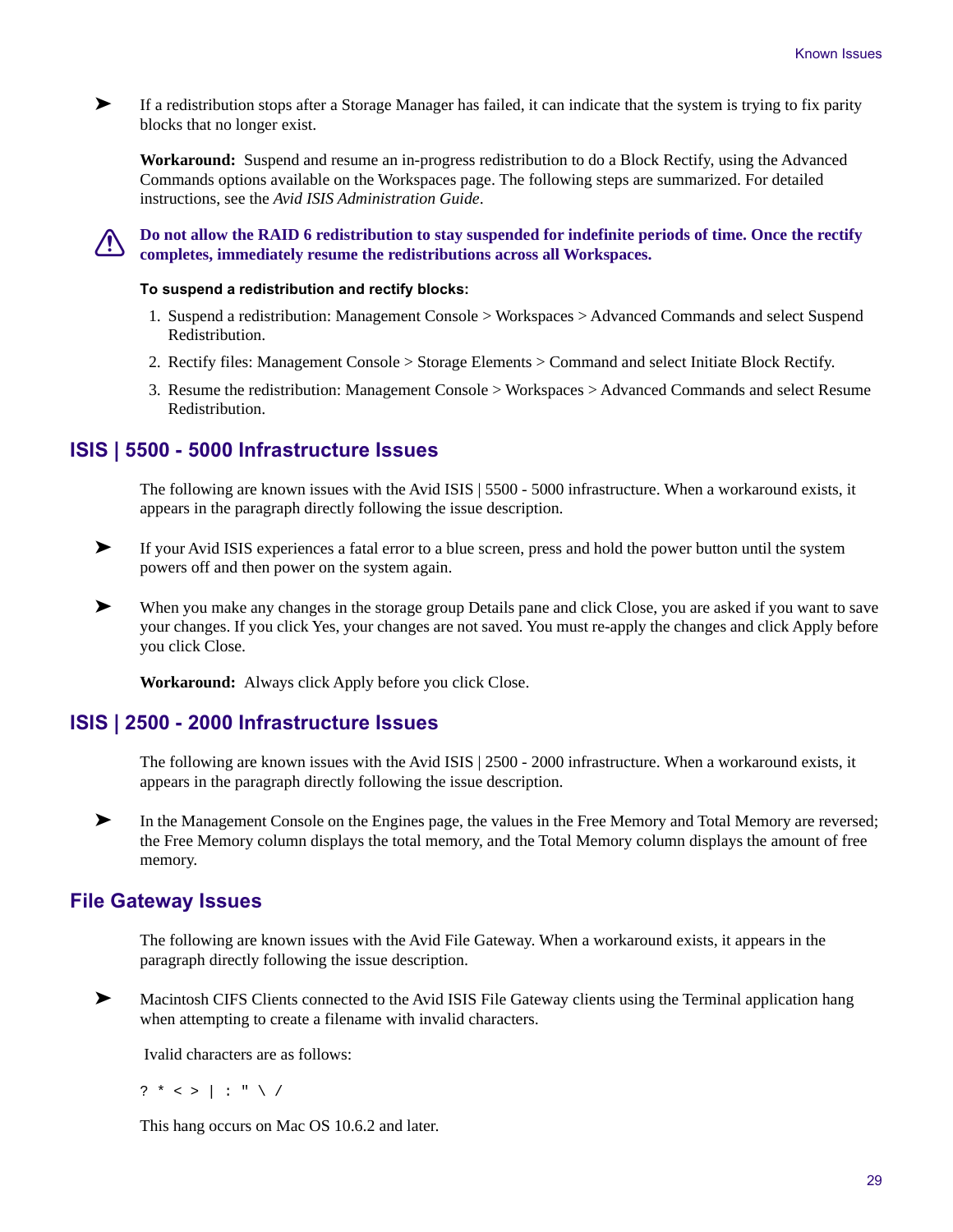**Workaround:** You must force quit or restart the Macintosh Finder to clear the copy dialog box.

➤ If copying between the Avid ISIS File Gateway and a Macintosh CIFS client and the "share name" is renamed in the configuration file (on File Gateway server), the copy operation on the Macintosh client gets interrupted with an appropriate error message. Clicking OK closes the error message but the copy dialog remains displayed although nothing is being copied. Clicking cancel on the copy dialog also does not close the dialog box. The CIFS share cannot be ejected since it still appears to be in use.

**Workaround:** You must force quit or restart the Macintosh Finder to clear the copy dialog box.

➤ When ISIS File Gateway clients map ISIS Workspaces to their client systems, the Used and Free space values displayed in the Windows Properties window and the Macintosh Get Info window are not accurate.

## <span id="page-29-1"></span>**Special Notes**

This section contains important information about the Avid ISIS environment.

### <span id="page-29-0"></span>**Enabling Flash Player on Windows Server 2012**

The Management Console relies on Adobe Flash Player. On Windows Server 2012, Flash is included as a platform feature, but is disabled by default. To enable Flash, you must enable the Desktop Experience feature.

#### **To enable the Desktop Experience on Windows Server 2012:**

- 1. Open Server Manager and click Add Roles and Features.
- 2. In the Add Roles and Features Wizard, specify the appropriate values on the Installation Type, Server Selection, and Server Roles pages.
- 3. On the Features page, expand User Interfaces and Infrastructure and select Desktop Experience.
- 4. On the Confirmation page, select Restart the destination server automatically if required and click Install.
- 5. Add the feature and reboot the system.
- 6. Run Windows Update to receive the latest security updates to the bundled Flash Player.

### **User Permissions**

A user account with Administrator privileges is required to install Avid ISIS client software on your workstations.

### **Avid Interplay Authentication**

Avid Interplay Authentication requires the Avid ISIS System Director to use a virtual name. The System Director's virtual name must not match the actual host name and must be entered in the General Configuration Options dialog box. For instructions on adding the virtual name, search the *Avid ISIS Administration Guide* for General Configuration Options.

### **Avid Interplay Copy Service and Move Service in Zone 3**

The Avid Interplay Copy Service and Move Service using an AS3000 or the SR2500 Interplay Copy/Move server with a single 10 Gb Myricom board installed has been qualified in Zone 3 of the ISIS | 7500 - 7000 and ISIS | 5500 environments. This qualification requires the ISIS 7000 v2.4, ISIS 5000 v3.2, or ISIS v4.x infrastructures with ISIS v3.5 and later client software. (Some combinations of ISIS client and server software are not recommended; see ["System Director and Client Version Compatibility" on page 19](#page-18-0).)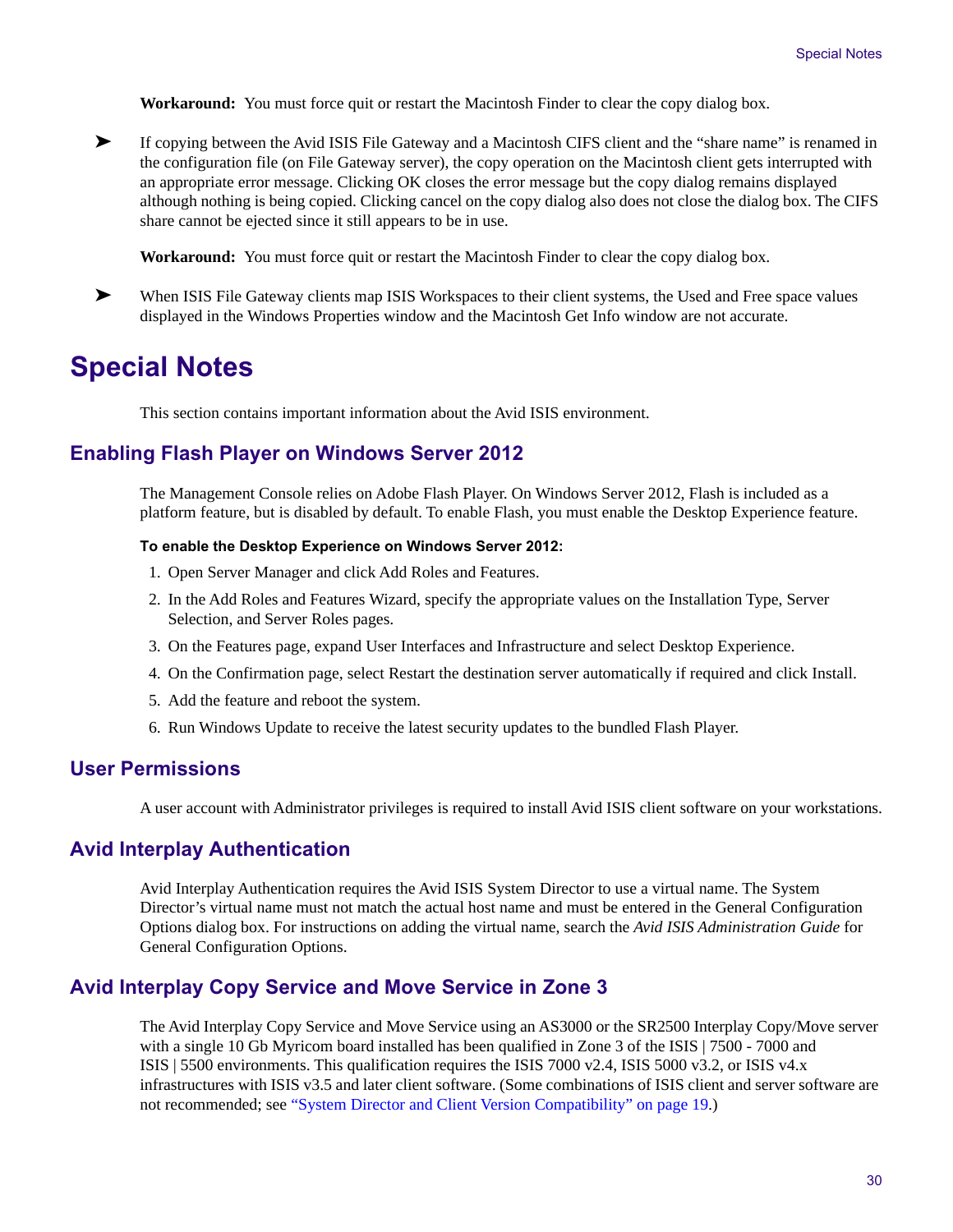## **LDAP Requires Unicode User Names and Passwords**

The Avid implementation of LDAP (Lightweight Directory Access Protocol) requires that you restrict LDAP user names and passwords to ASCII. The LDAP/ISIS Account Synchronizer searches for groups and their users on an LDAP server and synchronizes (reconciles) user and group accounts by adding or removing users and/or groups from ISIS.

## **Fast User Switching Not Supported**

Fast User Switching is a Windows feature that allows multiple user accounts to log on to a computer simultaneously. Fast User Switching is enabled by default in Windows computers. The Fast User Switching feature and multiple concurrent logged on user modes are not supported in the Avid ISIS environment. The ISIS software does not distinguish the different drive letters mapped to the same workspaces on the same computer. Conflicts appear in the following two scenarios:

- When one user maps a drive letter to one workspace and another user maps the same drive letter to a different workspace
- When one user maps a workspace to one drive letter, and another user maps a different drive letter for the same workspace.

### **Avid ISIS Firewall**

Avid ISIS ships with the Windows Firewall turned off. For a list of the ports used in the Avid ISIS, see the *Avid Network and Switch Guide*. This guide is available from the installer Documentation link, the Management Console Help link, and the \AvidISISDocumentation folder in the ISIS software kit.

### **Multiple ISIS Systems Must be on Separate Networks**

If you are setting up multiple ISIS shared storage systems, make sure that each system is on a separate network.

### **Macintosh Resource Files and Windows Clients**

If Macintosh files are copied to a Windows system with the Macintosh resource fork files, the resource fork files cannot be copied to mounted workspaces from a Windows client. Avid ISIS does not accept Macintosh resource fork files from Windows clients. Appropriate "properties" error messages are displayed if this is attempted.

## <span id="page-30-0"></span>**Adobe Premiere Pro Software Approved**

Avid has tested Adobe Premiere Pro as a client in the Avid ISIS | 7500 - 7000 and ISIS | 5500 - 5000 shared storage environments. The ISIS | 2500 - 2000 supports Adobe Premiere Pro only in push/pull workflows. The following guidelines and restrictions apply to Adobe Premiere clients.

- Adobe Premiere 10 Gb clients are supported.
- Avid ISIS supports Adobe Premiere Pro clients in Zones 1, 2, and 3.
- Media from both Adobe Premier and Avid Media Composer are able to co-exist in the same Storage Group. Although for optimal performance, you should not mix Avid and Adobe Premier editors in the same Storage Group.
- Adobe Premiere clients follow the same guidelines as for Avid editors in regards to the Avid ISIS Client Manager Preference settings. The default Client Type setting is set to Medium Resolution (limited to resolutions that draw 16 MB/s or less). Use the High Resolution setting when working with High Definition media (resolutions that draw higher than 16 MB/s). There are some HD resolutions that draw less than 16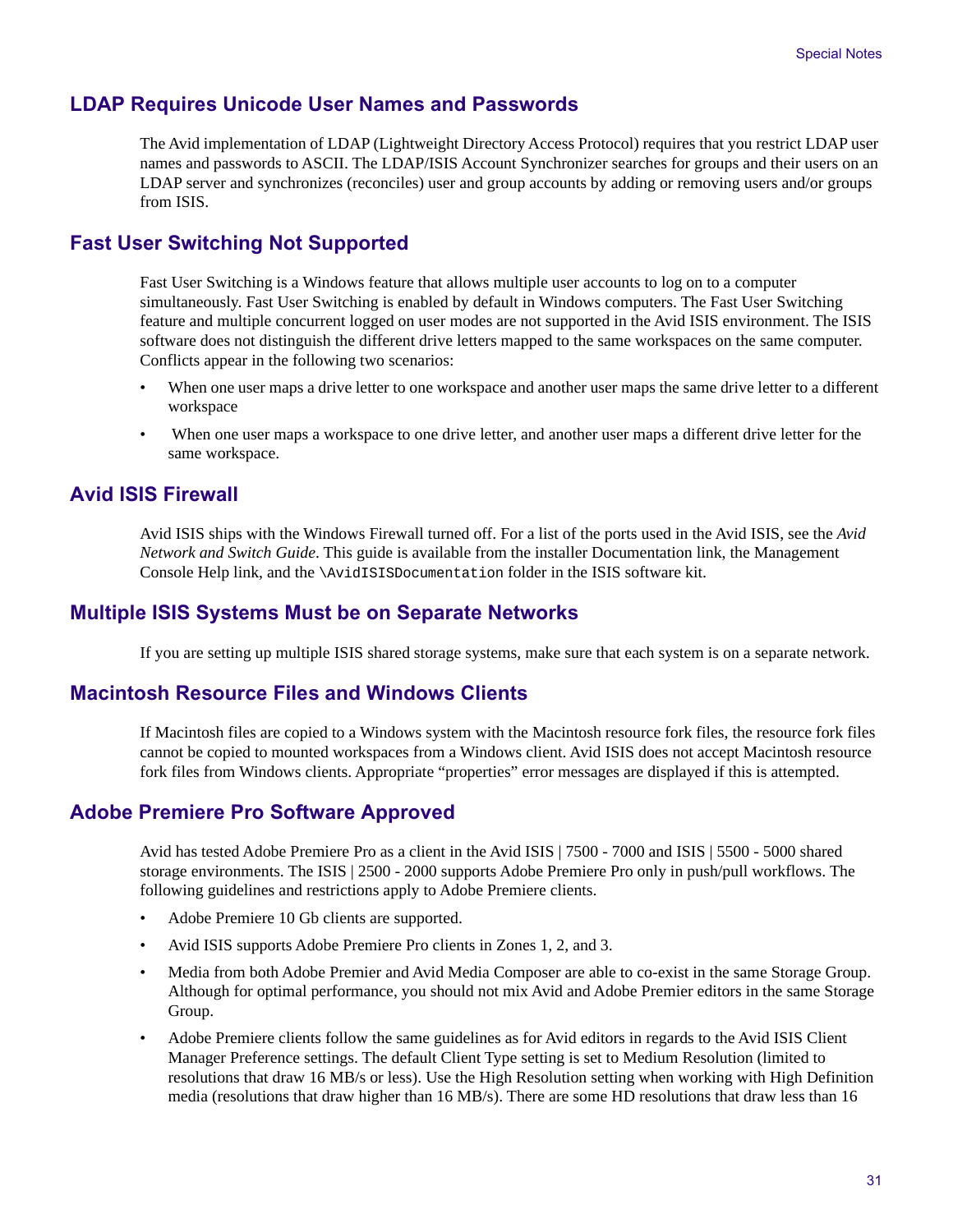MB/s for a single stream, but you should still use the High Resolution setting (for example, XDCAMHD 50). For information on how many streams were qualified per client at various resolutions, see the following documents:

- [Avid ISIS | 2500 2000 Performance Guide v4.7.3](http://resources.avid.com/SupportFiles/attach/AvidISIS/ISIS_2000_v4.7_Performance_Guide.pdf)
- [Avid ISIS | 5500 5000 Performance Guide v4.7.4](http://resources.avid.com/SupportFiles/attach/AvidISIS/ISIS_5000_v4.7.4_Performance_Guide.pdf)
- [Avid ISIS | 7500 7000 Performance Guide v4.7.4](http://resources.avid.com/SupportFiles/attach/AvidISIS/ISIS_7000_v4.7.4_Performance_Guide.pdf)

### **Final Cut Pro X Software Approved**

Avid has tested Final Cut Pro X as a client in the Avid ISIS | 7500 - 7000 and ISIS | 5500 - 5000 shared storage environments. The ISIS | 2500 - 2000 only supports Final Cut Pro in push/pull workflows. There is no Avid restriction on the QuickTime version. Use the QuickTime version recommended in the Final Cut Pro application. Avid ISIS supports Final Cut Pro X Macintosh clients in Zones 1, 2, and 3. For information on how many streams were qualified per client at various resolutions, see the following documents:

- [Avid ISIS | 2500 2000 Performance Guide v4.7.3](http://resources.avid.com/SupportFiles/attach/AvidISIS/ISIS_2000_v4.7_Performance_Guide.pdf)
- [Avid ISIS | 5500 5000 Performance Guide v4.7.4](http://resources.avid.com/SupportFiles/attach/AvidISIS/ISIS_5000_v4.7.4_Performance_Guide.pdf)
- [Avid ISIS | 7500 7000 Performance Guide v4.7.4](http://resources.avid.com/SupportFiles/attach/AvidISIS/ISIS_7000_v4.7.4_Performance_Guide.pdf)

## **Virus Protection**

Windows updates are not installed automatically on the System Director. If you are connected to the Internet, Avid recommends you manually select your Windows updates and install them during a scheduled maintenance intervals. Some updates require that you restart the System Director. In addition, anti-virus programs that contain autoscanning features (for example File System Auto-protect or scanning files on network drives) are not supported.

Access the Knowledge Base at [www.avid.com/securityupdate](http://www.avid.com/securityupdate) and review the Microsoft Security Bulletin Addendum document. This link also includes anti-virus software support on Avid products which can be found in the Avid Security Guidelines and Best Practices document.

### c **Virus protection software and Windows updates will result in workflow interruptions, and should be performed during a scheduled maintenance interval.**

## **Uninterruptible Power Supply**

Avid highly recommends using an Uninterruptible Power Supply (UPS) with all Avid ISIS components.

Without a UPS if you lose power while capturing media, some data loss for newly captured media will likely occur. The recently written data in the RAID controller that has not been written out to the data drives would be lost.

## <span id="page-31-0"></span>**Avid ISIS | 7500 - 7000 Special Notes**

The following list applies to Avid ISIS | 7500 - 7000 infrastructures:

## **Upgrading Unstacked Switches**

If you need to upgrade switches that are not yet stacked, the Avid ISIS software kit includes the Avid ISIS Upgrade Utility. This stand-alone application allows field engineers to start and monitor the installation of switch and ISB upgrades from a laptop connected to Avid ISIS switch through the management port. This utility does not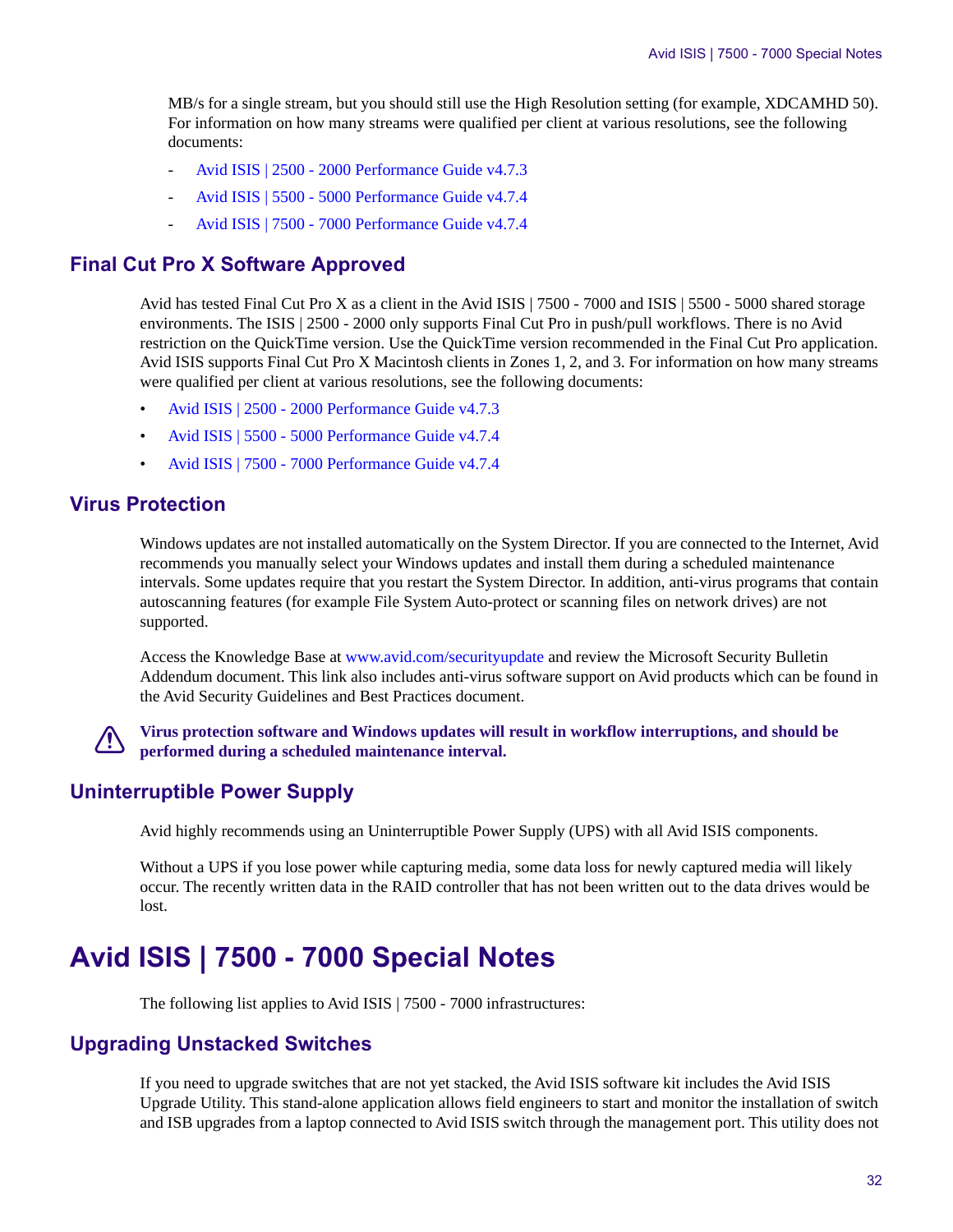replace the current upgrade process. Its primary function is for upgrading a switch or a pair of switches that is incompatible with an existing stacked network. Insertion of these switches into the network before the upgrade could disrupt or compromise the network's operation. For instruction on using the utility, see the *Avid ISIS | 7500 - 7000 Setup Guide*.

The Avid ISIS Upgrade Utility (AvidUnityISISTools.msi) is in the Avid ISIS software kit in the \ISISUtilities\ISIS 7000 folder.

## **Spanning Tree PortFast Required with Dual Network Client Ports**

If Spanning Tree PortFast is disabled when your system is recovering from a link failure using a dual network client port, a "semaphore time-out" error message appears.

## **Applying the Microsoft HotFix KB2685007 on Windows 7**

Microsoft hotfix KB2685007 applies to both the ISIS | 7500 and the ISIS | 5500 infrastructures. See Applying the [Microsoft HotFix KB2685007 on Windows 7](#page-32-0) for more information.

# <span id="page-32-1"></span>**Avid ISIS | 5500 - 5000 Special Notes**

The following list applies to Avid ISIS | 5500 - 5000 infrastructures:

## <span id="page-32-0"></span>**Applying the Microsoft HotFix KB2685007 on Windows 7**

Windows Server 2008 R2 and Windows 7 are both affected by a UDP issue which restricts maximum throughput of ISIS clients connecting to ISIS | 5500 - 5000 and ISIS| 7500 - 7000. This is relevant to all ISIS 4.x versions before March 2014, but has not been tested on earlier versions.

This situation exists in ISIS Client versions up to V4.6.x and may be addressed/applied in later ISIS client versions during the installation sequence.

Microsoft has issued a HotFix which is targeted to Windows Server 2008 R2, but can be applied to Windows 7 clients, and results in an approximate 45% maximum speed improvement.

Along with installing the hotfix, you must also edit the registry key (see next page) to realize the performance increase.

The Microsoft Knowledge Base article (http://support.microsoft.com/kb/2685007/EN-US) is written from the perspective of Windows Server 2008 R2 and not Windows 7; hence it is not possible to follow the procedure given by Microsoft, but using the modified procedure below you can improve system performance.

### c **This hotfix is required for 2 x 1 GbE Windows 7 clients connecting to an ISIS | 7500 - 7000, but is not required for Windows 8 clients.**

To download the hotfix, you must supply a valid email address, to which the link will be sent.

Follow the instructions to download the hotfix. Do not click the "Fix it for me" link; this does not work on Windows 7. Instead, run the file named 447595\_intl\_x64\_zip.exe and specify a path to a location on the client system. Navigate to that path and run the file Windows6.1-KB2685007-x64.msu.

Use the following procedure to create a new registry value.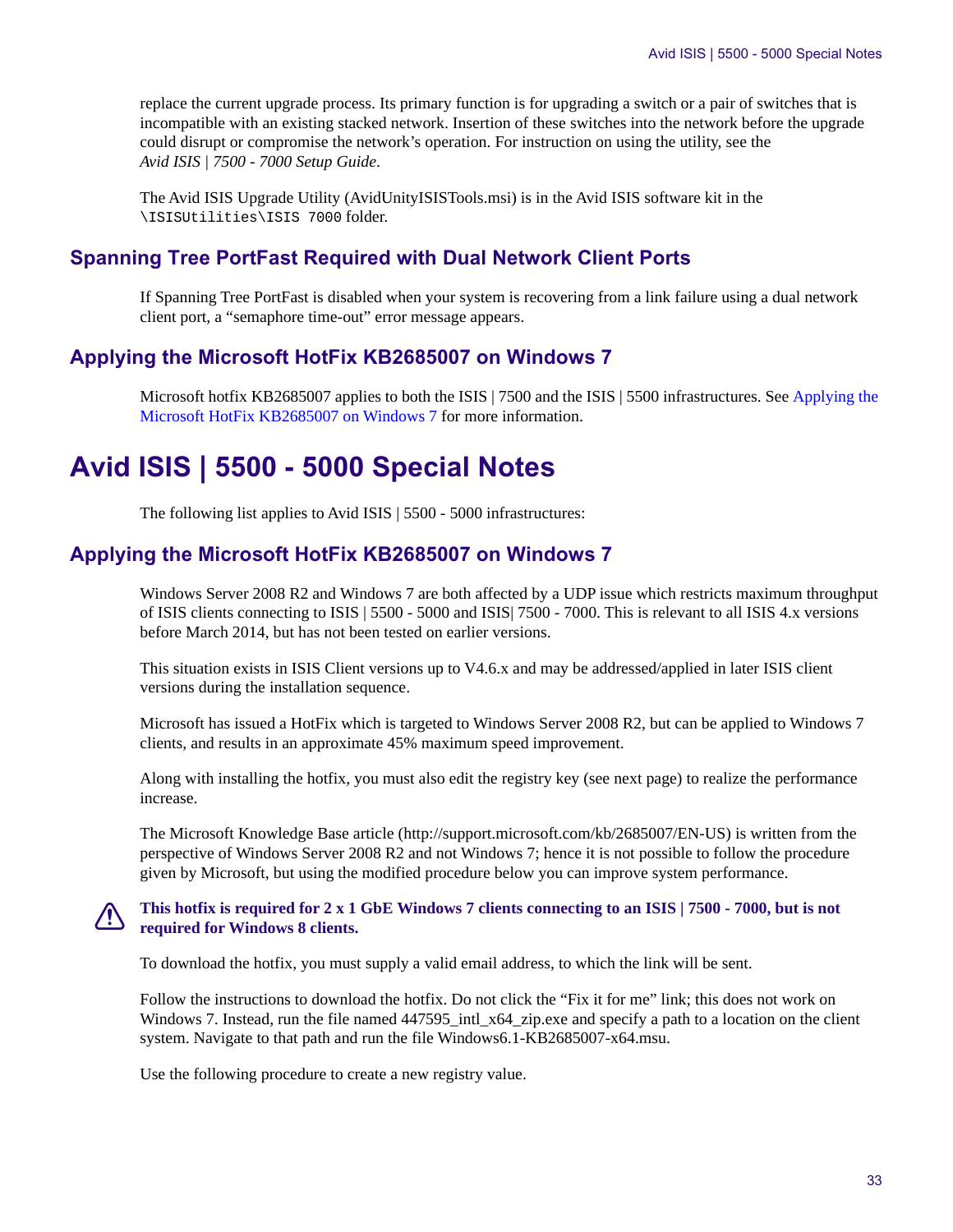### **To manually create a new registry value:**

- 1. Click Start, and type regedit in the Search programs and files box, then press Enter. If prompted for an administrative password, enter it.
- 2. Locate and click the following registry sub key:

HKEY\_LOCAL\_MACHINE\SYSTEM\CurrentControlSet\Services\BFE\Parameters\

- 3. On the Edit menu, click New, then click DWORD Value.
- 4. Type MaxEndpointCountMult, and then press Enter.
- 5. Right-click MaxEndpointCountMult, and then click Modify.
- 6. In the Value data box, type 10 (make sure that Decimal is selected for the Base), and then click OK.

n *The MaxEndpointCountMult registry value is a multiplication factor that applies to the default scavenge value of 15,000. You can set the MaxEndpointCountMult registry value from 1 to 50,000. The recommended value is 10.*

- 7. Exit the Registry Editor.
- 8. Reboot the client system.

## **Single Engine Configurations with Routed Clients**

For single engine ISIS | 5500 - 5000 configurations that include routed clients (Layer 3 to the ISIS 5500 | 5000), the Engine can be connected to the switch using either 10 Gb or 4 x 1Gb.

# <span id="page-33-0"></span>**Avid ISIS | 2500 - 2000 Special Notes**

The following list applies to Avid ISIS | 2500 - 2000 infrastructures:

### **Moving Workspaces**

The following list describes the supported methods for moving data between online (ISIS | 7500 - 7000 and ISIS | 5500 - 5000) and nearline (ISIS | 2500 - 2000) Workspaces.

• Interplay Workflows

Avid Interplay v2.6 and v2.7 have been qualified in the Avid ISIS v4.5 ISIS environments. You can move assets from one ISIS system to another using Interplay workflows. The Interplay Media Services is required. Interplay workgroups with a single IP Database for multiple ISIS configurations can use the Interplay Transcode and Interplay Move services to move media. To move media between Interplay workgroup configurations, use Interplay Copy, Interplay Delivery, and Interplay Transfer.

• AirSpeed Workflows

Avid AirSpeed 5000 v2.1, AirSpeed Multi Stream v1.8.6 and AirSpeed v2.7.15 have been qualified in the Avid ISIS v4.5 ISIS environments. The AirSpeed 5000 can capture high resolution to online environments, and proxy to nearline environments (or proxy to online and high resolution on nearline). This allows you place material directly to where you need it and not have to move it.

• Editor Workflows

Editors can move clips and sequences between ISIS workspaces using the Consolidate/Transcode feature, In addition, with online and nearline workspaces mounted on a single client, you can drag files from one workspace to another.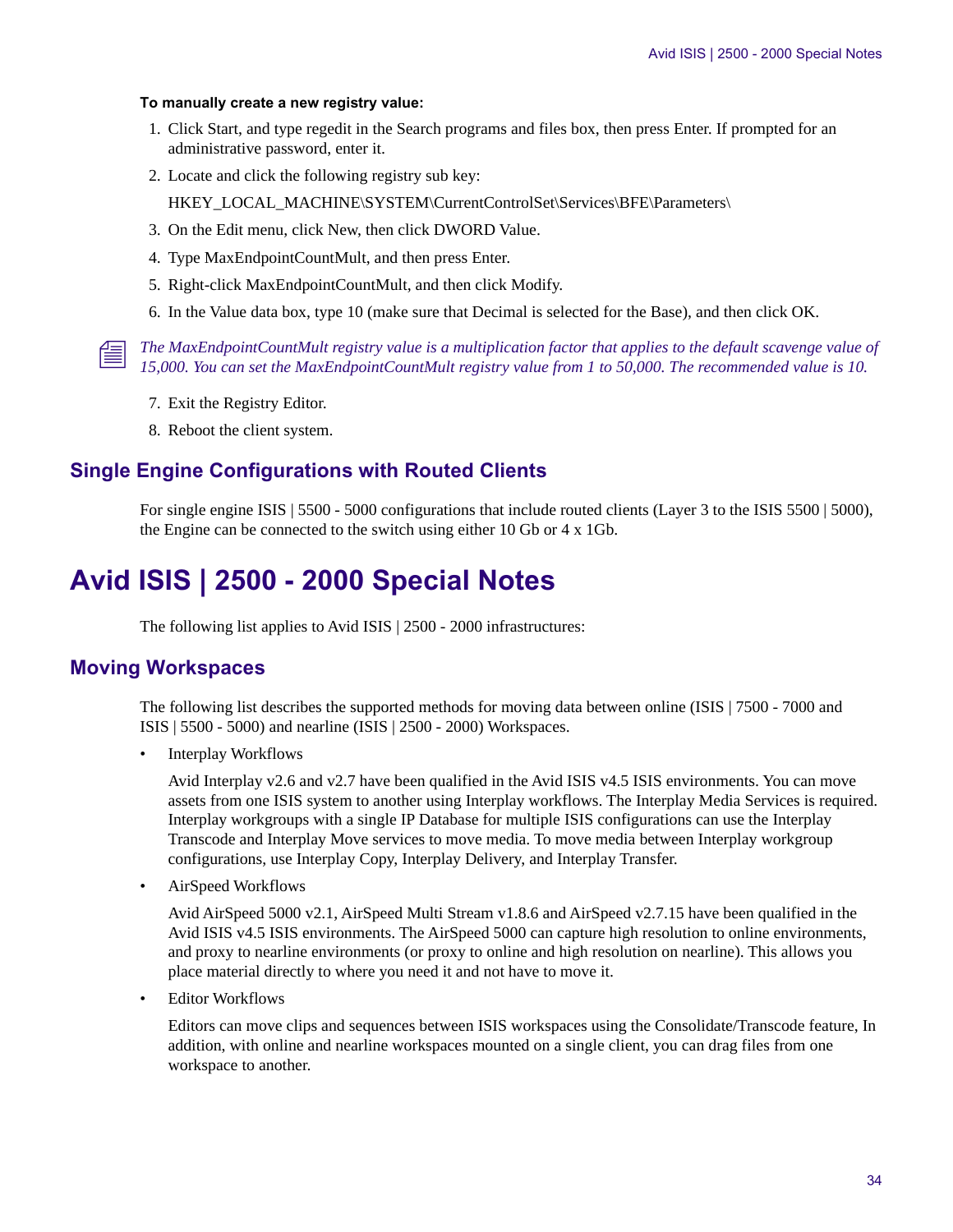n *Moving files in an Interplay shared storage environment from a client at the file system level could be detrimental to system operations. Us e Interplay Media Services applications when moving files in an Interplay shared storage environment.* 

• Data Migration Utility Workflows

The Data Migration Utility can be used to move complete Workspaces between ISIS infrastructures. You can use the Data Migration utility to move Workspaces between any combination of ISIS 7500 | 7000, ISIS 5500 | 5000, and ISIS | 2500 - 2000 systems; this includes mirrored, RAID 6, HW RAID (ISIS 5500 RAID 5), SW RAID (ISIS | 2500 - 2000 RAID 6), and unprotected Workspace. For instructions on setting up and using the Data Migration Utility see the *Avid ISIS Client Guide*.

When Workspaces are migrated, the protection type is inherited from the ISIS system. For example, Workspaces migrated to ISIS | 5500 inherit RAID 5 protection. Workspaces migrated to ISIS | 2500 - 2000 inherit RAID 6 protection. Workspaces migrated to ISIS | 7500 - 7000 inherit mirrored protection by default.

• RichCopy Workflows

RichCopy is a free computer utility program developed by Microsoft to copy file directories. It performs faster than conventional copy and paste commands in the Windows operating system.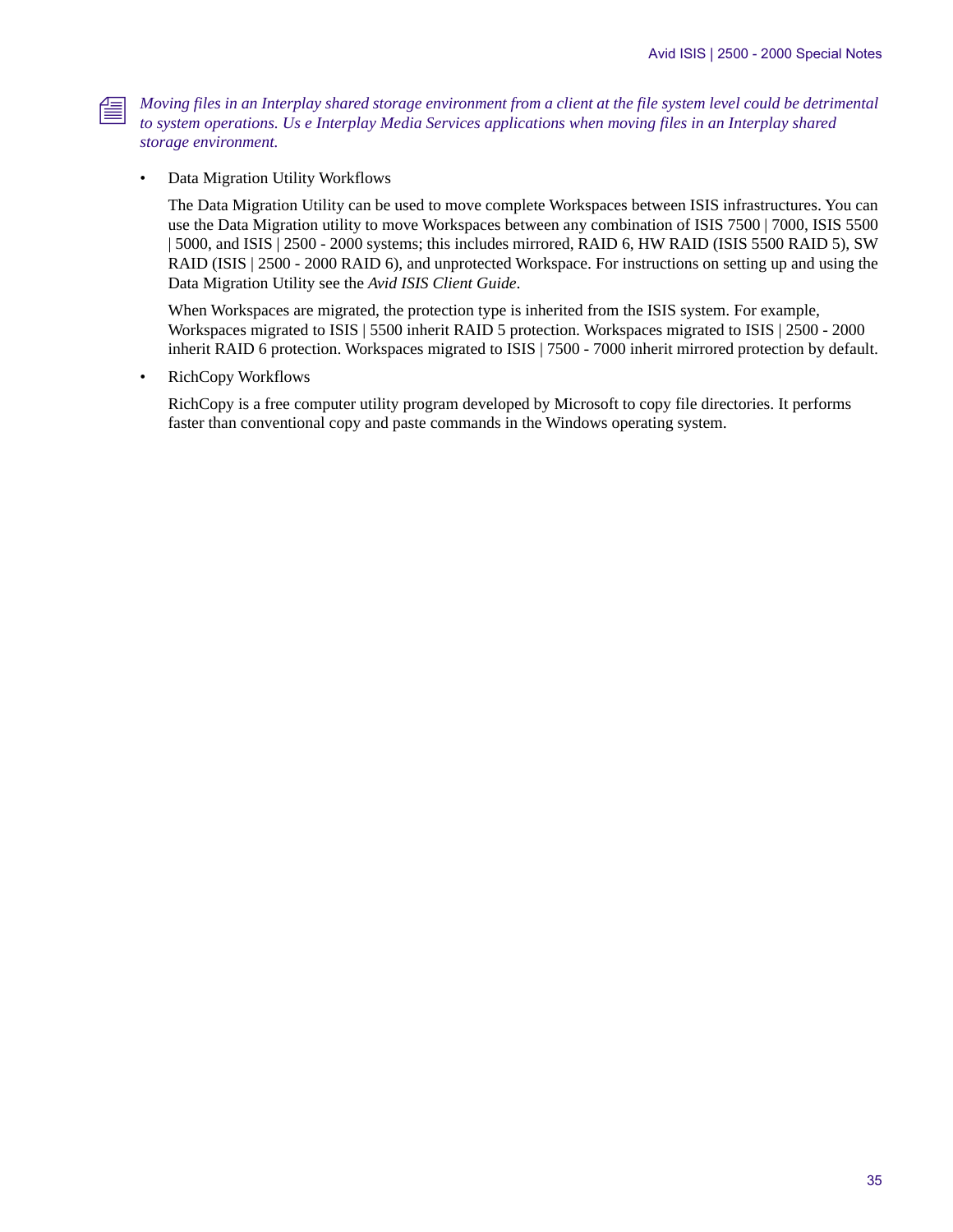## <span id="page-35-0"></span>**Legal Notices**

Product specifications are subject to change without notice and do not represent a commitment on the part of Avid Technology, Inc.

This product is subject to the terms and conditions of a software license agreement provided with the software. The product may only be used in accordance with the license agreement.

This product may be protected by one or more U.S. and non-U.S patents. Details are available at [www.avid.com/patents](http://www.avid.com/US/about-avid/legal-notices/patent-marking).

[This product includes software developed by the OpenSSL Project for use in the OpenSSL Toolkit \(h](http://www.openssl.org/)ttp://www.openssl.org/).

Part of the software embedded in this product is gSOAP software.

Portions created by gSOAP are Copyright (C) 2001-2004 Robert A. van Engelen, Genivia inc. All Rights Reserved.

THE SOFTWARE IN THIS PRODUCT WAS IN PART PROVIDED BY GENIVIA INC AND ANY EXPRESS OR IMPLIED WARRANTIES, INCLUDING, BUT NOT LIMITED TO, THE IMPLIED WARRANTIES OF MERCHANTABILITY AND FITNESS FOR A PARTICULAR PURPOSE ARE DISCLAIMED. IN NO EVENT SHALL THE AUTHOR BE LIABLE FOR ANY DIRECT, INDIRECT, INCIDENTAL, SPECIAL, EXEMPLARY, OR CONSEQUENTIAL DAMAGES (INCLUDING, BUT NOT LIMITED TO, PROCUREMENT OF SUBSTITUTE GOODS OR SERVICES; LOSS OF USE, DATA, OR PROFITS; OR BUSINESS INTERRUPTION) HOWEVER CAUSED AND ON ANY THEORY OF LIABILITY, WHETHER IN CONTRACT, STRICT LIABILITY, OR TORT (INCLUDING NEGLIGENCE OR OTHERWISE) ARISING IN ANY WAY OUT OF THE USE OF THIS SOFTWARE, EVEN IF ADVISED OF THE POSSIBILITY OF SUCH DAMAGE.

The following disclaimer is required by Apple Computer, Inc.:

APPLE COMPUTER, INC. MAKES NO WARRANTIES WHATSOEVER, EITHER EXPRESS OR IMPLIED, REGARDING THIS PRODUCT, INCLUDING WARRANTIES WITH RESPECT TO ITS MERCHANTABILITY OR ITS FITNESS FOR ANY PARTICULAR PURPOSE. THE EXCLUSION OF IMPLIED WARRANTIES IS NOT PERMITTED BY SOME STATES. THE ABOVE EXCLUSION MAY NOT APPLY TO YOU. THIS WARRANTY PROVIDES YOU WITH SPECIFIC LEGAL RIGHTS. THERE MAY BE OTHER RIGHTS THAT YOU MAY HAVE WHICH VARY FROM STATE TO STATE.

The following disclaimer is required by Sam Leffler and Silicon Graphics, Inc. for the use of their TIFF library:

Copyright © 1988–1997 Sam Leffler

Copyright © 1991–1997 Silicon Graphics, Inc.

Permission to use, copy, modify, distribute, and sell this software [i.e., the TIFF library] and its documentation for any purpose is hereby granted without fee, provided that (i) the above copyright notices and this permission notice appear in all copies of the software and related documentation, and (ii) the names of Sam Leffler and Silicon Graphics may not be used in any advertising or publicity relating to the software without the specific, prior written permission of Sam Leffler and Silicon Graphics.

THE SOFTWARE IS PROVIDED "AS-IS" AND WITHOUT WARRANTY OF ANY KIND, EXPRESS, IMPLIED OR OTHERWISE, INCLUDING WITHOUT LIMITATION, ANY WARRANTY OF MERCHANTABILITY OR FITNESS FOR A PARTICULAR PURPOSE.

IN NO EVENT SHALL SAM LEFFLER OR SILICON GRAPHICS BE LIABLE FOR ANY SPECIAL, INCIDENTAL, INDIRECT OR CONSEQUENTIAL DAMAGES OF ANY KIND, OR ANY DAMAGES WHATSOEVER RESULTING FROM LOSS OF USE, DATA OR PROFITS, WHETHER OR NOT ADVISED OF THE POSSIBILITY OF DAMAGE, AND ON ANY THEORY OF LIABILITY, ARISING OUT OF OR IN CONNECTION WITH THE USE OR PERFORMANCE OF THIS SOFTWARE.

The following disclaimer is required by the Independent JPEG Group:

This software is based in part on the work of the Independent JPEG Group.

This Software may contain components licensed under the following conditions:

Copyright (c) 1989 The Regents of the University of California. All rights reserved.

Redistribution and use in source and binary forms are permitted provided that the above copyright notice and this paragraph are duplicated in all such forms and that any documentation, advertising materials, and other materials related to such distribution and use acknowledge that the software was developed by the University of California, Berkeley. The name of the University may not be used to endorse or promote products derived from this software without<br>specific prior written permission. THIS SOFTWARE IS PROVIDED ``AS IS" WITHOUT LIMITATION, THE IMPLIED WARRANTIES OF MERCHANTABILITY AND FITNESS FOR A PARTICULAR PURPOSE.

Copyright (C) 1989, 1991 by Jef Poskanzer.

Permission to use, copy, modify, and distribute this software and its documentation for any purpose and without fee is hereby granted, provided that the above copyright notice appear in all copies and that both that copyright notice and this permission notice appear in supporting documentation. This software is provided " as is" without express or implied warranty.

Copyright 1995, Trinity College Computing Center. Written by David Chappell.

Permission to use, copy, modify, and distribute this software and its documentation for any purpose and without fee is hereby granted, provided that the above copyright notice appear in all copies and that both that copyright notice and this permission notice appear in supporting documentation. This software is provided " as is" without express or implied warranty.

#### Copyright 1996 Daniel Dardailler.

Permission to use, copy, modify, distribute, and sell this software for any purpose is hereby granted without fee, provided that the above copyright notice appear in all copies and that both that copyright notice and this permission notice appear in supporting documentation, and that the name of Daniel Dardailler not be used in advertising or publicity pertaining to distribution of the software without specific, written prior permission. Daniel Dardailler makes no representations about the suitability of this software for any purpose. It is provided " as is" without express or implied warranty.

Modifications Copyright 1999 Matt Koss, under the same license as above.

#### Copyright (c) 1991 by AT&T.

Permission to use, copy, modify, and distribute this software for any purpose without fee is hereby granted, provided that this entire notice is included in all copies of any software which is or includes a copy or modification of this software and in all copies of the supporting documentation for such software.